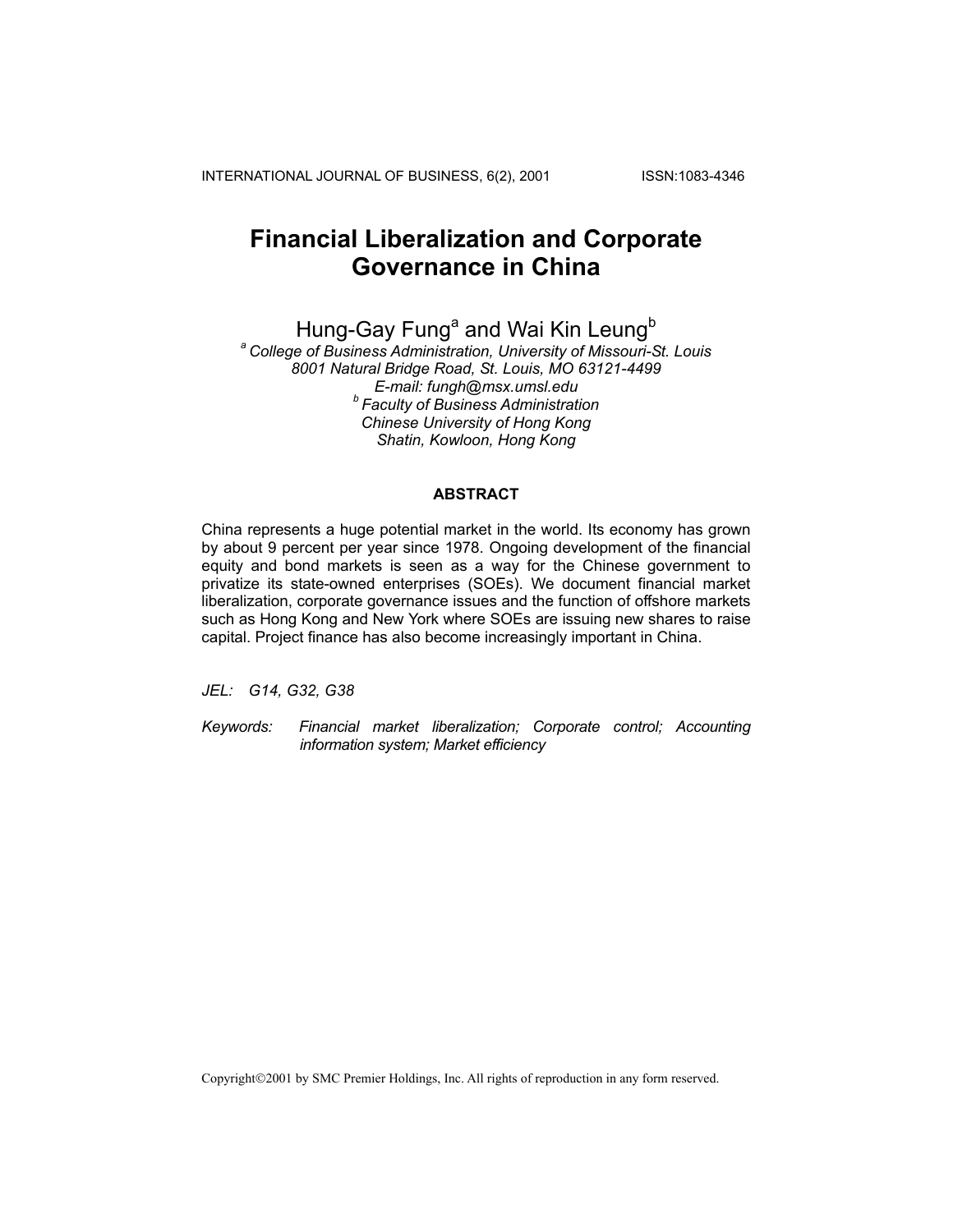#### **I. INTRODUCTION**

China is one of the few Asian countries to have weathered the Asian financial crisis of 1997. Its economic growth in terms of Gross Domestic Product (GDP ) has averaged about 9 percent per year between Deng Xiaoping's economic reforms in 1978 and the Southeast Asia currency crisis of July 1997.

Chinese economic policies have been viewed as a model for developing countries. Success is attributable primarily to the implementation of different sound economic plans. They include (1) establishment of different economic zones and provision of government incentive packages that promote exports; (2) opening up the economy to foreign investors for joint ventures and investment; and (3) restructuring of the state-owned enterprises (SOEs), which under the protection of the government suffered substantial losses resulting from lack of proper incentives to compete. $1$ 

The traditional approach to financing in China has been through bank credit and government-issued Treasury bills and bonds. Because the government-controlled banks lack incentives to monitor credit, bank decisions to lend are clearly not based on risk-return analysis. Most lending decisions are a matter of government *policy* or the result of the bank's guanxi (connection) with the borrowers. Although Chinese banks have been motivated to lend on a more rational basis in recent years, about 75% of the bank loans have still been channelled to state enterprises. Recent estimates indicate that at least \$240 billion of bank loans are bad, a potential bank insolvency crisis in China just waiting to happen.<sup>2</sup>

A study by Gao and Schaffer (1998) confirms that Chinese banks have indeed provided poorly performing firms with new financing, implying that the recipients are operating under the principle of "soft-budget" constraints. That is, the Chinese government does not cut off financial support (such as bank loans) to poorly managed state-owned enterprises to enforce discipline. Recent efforts to establish asset management firms by engaging in debt-equity swaps for the big four Chinese banks indicate the commitment of the Chinese government to reduce existing bad loans in the banking sector.<sup>3</sup>

SOEs since late 1980 have been allowed to use an alternative approach to raise money by forming limited companies that can issue shares to employees and other SOEs. A news story in *People's Daily* (an authoritative Chinese newspaper) in August 1986 suggests that the issuance of corporate shares is in fact consistent with the Marxist ideal of common ownership of capital: socialism with Chinese characteristics. Later on, Shanghai and Shenzhen stock exchanges were established, allowing firms to raise capital from the public (Chinese residents as well as foreigners).

Our purpose is to examine China's financial liberalization and financial structure. We explore the corporate governance issue for Chinese firms, and examine the role of the domestic capital markets as well as the offshore markets that provide external capital for SOEs (such as Hong Kong and New York). The development of the financial markets (equity and bond markets) in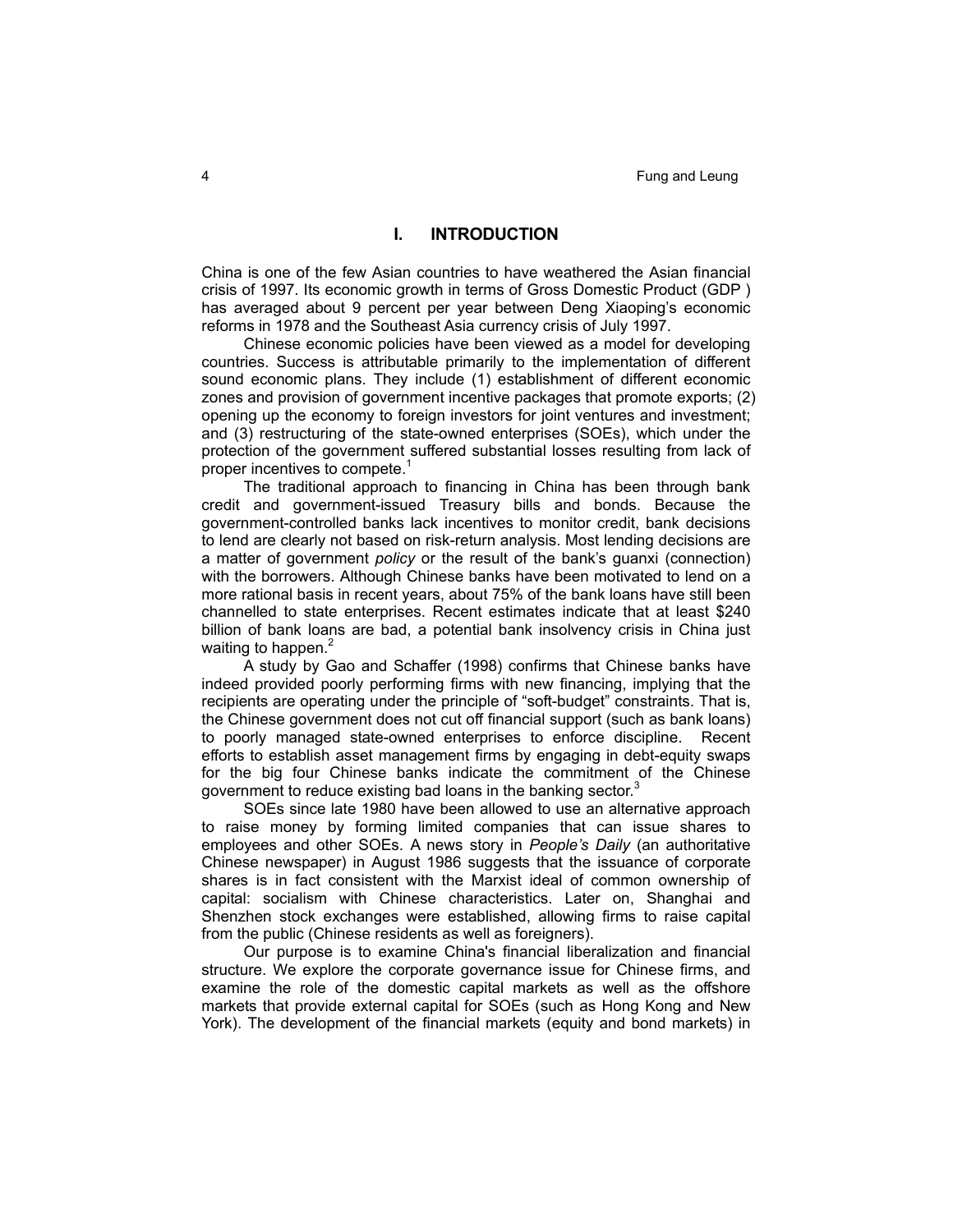China represents an important step in the government's efforts to "privatize" SOEs. We present evidence on bond market development and various issues related to project finance, which has become increasingly important.

Our study attempts to identify problems related to the development of the Chinese financial markets and areas that merit future research efforts.

#### **II. DEVELOPMENT OF THE DOMESTIC STOCK MARKET**

#### **A. Stock Exchanges**

Before 1978, the local and central governments at all levels primarily controlled SOEs. Managers of the SOEs did not have the proper incentives to operate their companies efficiently, and substantial losses were commonly incurred. In the late 1980s, the Chinese government took a significant step to restructure these state enterprises by transforming them into stock companies, which were then expected to improve their performance.

The stock companies and the stock market did not come into existence until the late 1980s. In 1984, a department store in Beijing was allowed to issue shares for the first time in an attempt to improve the company's efficiency and corporate governance. Shares were issued to the company's employees only. In the years following, more and more SOEs have become stock companies by selling shares to their employees as well as to other stock companies or SOEs only. The trading of these shares was thin, and a black market for trading developed.

In 1989, the State Council of China (the executive branch of the Chinese government) decided to establish two stock exchanges to allow SOEs to raise money in a public to mitigate the black market problem. The Shanghai Stock Exchange (SSE), the first stock exchange in China since1949, was opened in December 1989.

Table 1 shows the total capital raised by private and public offers in Shanghai. The amounts include new stock issues, stock dividends and rights issues. The increasing amount of capital demonstrates the growing importance of funds from private sources that can be raised in China.

The second stock exchange, the Shenzhen Stock Exchange (SZSE), was opened in April 1991, allowing companies in the southern part of China to raise external equity capital. There are no dual listings for both the Shanghai and Shenzhen Stock Exchanges, and thus there are in effect two official national stock exchange systems.<sup>4</sup> To be listed on an exchange, Chinese companies need to seek the approval of the China Securities Regulatory Commission (CSRC), which is similar to the Securities and Exchange Commission (SEC) in the U.S.The CSRC, established in 1992, is not an independent agency but rather is a special interagency committee of the State Council Securities Policy Committee. The CSRC lacks enforcement powers and a national presence; its office is in Beijing. It relies heavily on local authorities for the enforcement of rules and restrictions.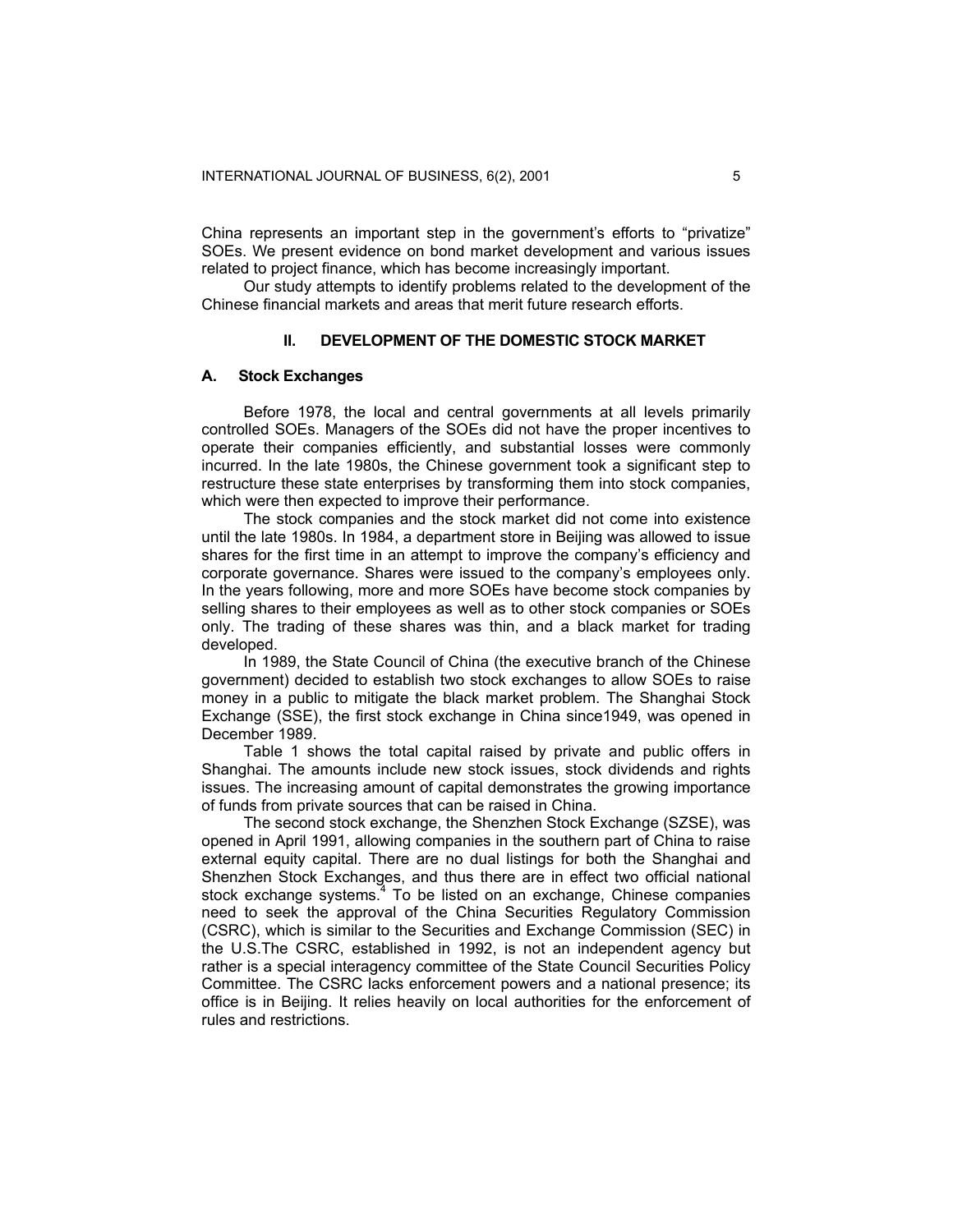There has been an urgent need for several years for a *securities law* that can define the proper role of the CSRC, and in July 1999, a new law was enacted. The establishment of this important law illustrates the commitment of the government to strengthen the regulation of the stock market and provide a consistent legal framework for the securities industry.

| Table 1                                                      |  |
|--------------------------------------------------------------|--|
| Public and private offers of stock in Shanghai (RMB million) |  |

| Year      | Annual Amount Raised | <b>Cumulative Amount</b> |  |
|-----------|----------------------|--------------------------|--|
| 1981-1986 | 5.80                 | 5.80                     |  |
| 1987      | 785.55               | 791.35                   |  |
| 1988      | 63.53                | 854.88                   |  |
| 1989      | 23.25                | 878.13                   |  |
| 1990      | 9.00                 | 887.13                   |  |
| 1991      | 132.68               | 1019.81                  |  |
| 1992      | 12303.75             | 13323.65                 |  |
| 1993      | 340.50               | 18664.06                 |  |
| 1994      | 2593.75              | 21257.81                 |  |
| 1995      | 1707.00              | 22964.81                 |  |
| 1996      | 3482.55              | 26447.36                 |  |
| 1997      | 7223.40              | 33670.76                 |  |
| 1998      | 17056.16             | 50726.92                 |  |
| 1999*     | 9010.27              | 59737.19                 |  |

\* 1999 figures are for Jan through April.

Source: *Shanghai Security Yearbook* 1998 (Website address http://www.csrc.gov.cn/).

#### **B. Listing Quota**

The CSRC implements a quota system for listing shares on the two exchanges. The quota allocated by provincial authorities for initial approval at the local level but for final approval from the CSRC at the national level. The earlier quota system restricted the amount of the aggregate offering price of new shares to be issued each year. For example, a quota of Renminbi (the Chinese currency, RMB) 5.5 billion was allowed in 1993 [see Kumar et al. (1997) for details]. The quotas for different provinces reflect differing production structure, enterprise base, and political objectives.

The aggregate price quota procedure had several drawbacks. First, critics argue that poor-quality firms were selected because the selection process was primarily political, not related to economic criteria. Thus, it has not been a fair procedure from an economic perspective. Second, the announcement of the annual quota was unpredictable (not on a fixed calendar date). Finally, many small issues were selected for listing because the local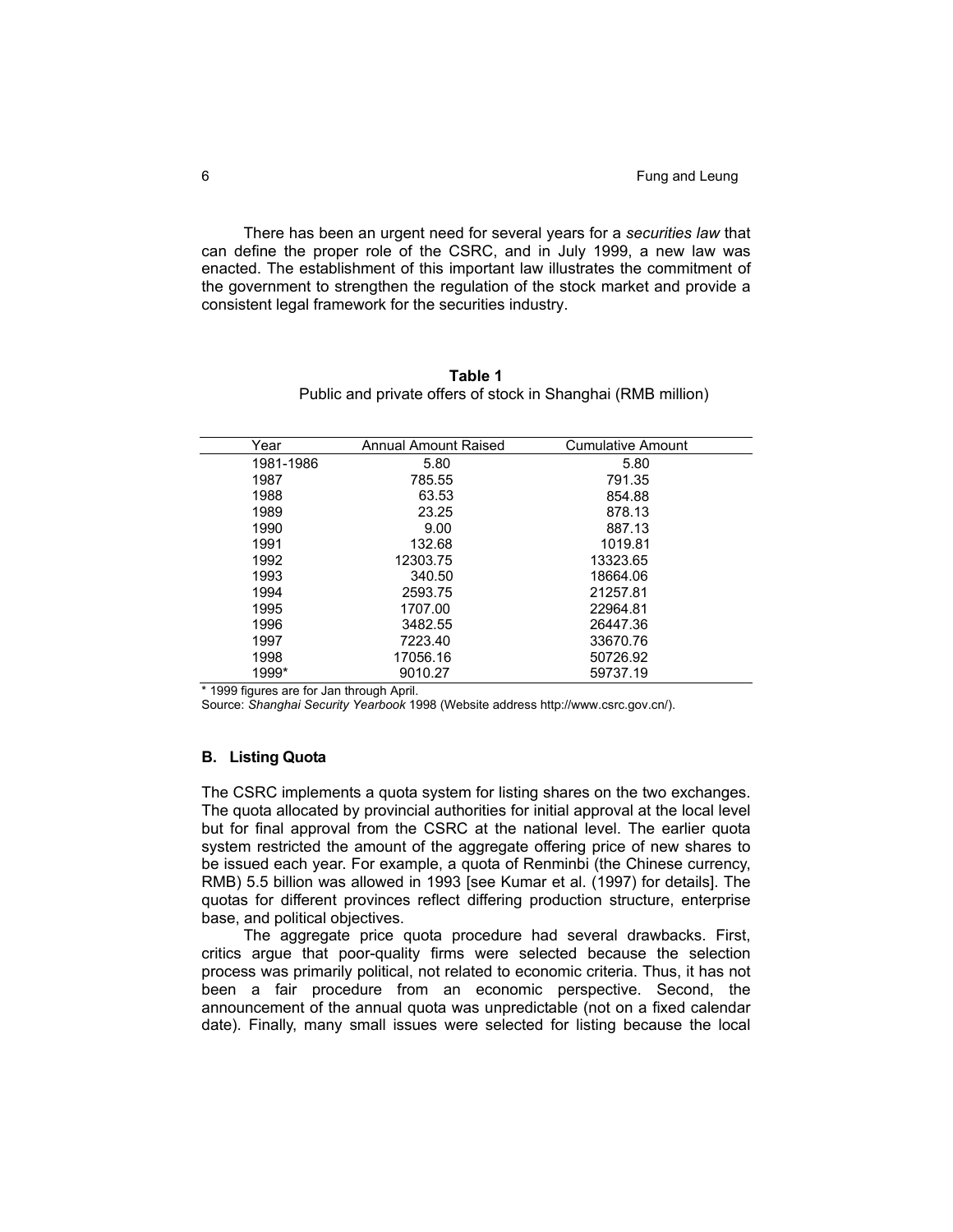authorities wanted to put more companies into the allowed quota.

A new procedure announced in October 1996 is intended to set a quota that is based on a specified number of issuers instead of the aggregate issuance amount. The objective is to minimize a too many number of firms to be listed on the exchanges [Holmes (1997)].<sup>5</sup>

#### **C. Disclosure Requirements for Listed Companies**

Disclosures released by companies help investors make informed decisions about the firm, while information and signals from the financial market in turn help corporate managers make correct investment and financing decisions. Disclosure related to publicly held companies are critical to proper functioning of the stock market. The Chinese companies listed on both the Shanghai and the Shenzhen Stock Exchanges are subject to different levels of regulatory disclosure requirements, including state laws and regulations, the recently published securities law, disclosure requirements of the CSRC, and supplementary rules on information disclosure.

Publicly traded companies in China are required to provide a fairly detailed explanation of the variances between actual and projected results during a fiscal year. Under the current regulations, all listed companies are required to submit regular financial statements and related accounting information to the securities regulatory authorities and at the same time make these statements available to the public.

Annual reports disclosed to the public include a set of audited (and/or consolidated) financial statements, a summary of financial disclosure over the past three years, the performance of outstanding stocks and description of important transactions among related parties and their financial effects. Annual reports also include non-financial information such as a brief background of the company, a message from the chairman of the board and profiles of the board members, a comparative analysis of industry standards, and a description of the major line of business and products provided by the company.

Apart from annual reports, interim reporting is required. If there are significant events that may affect the prices of securities in the markets, the company has to report them within one day of their occurrence. This includes business mergers and acquisitions, default or large debt repayments or resignation and replacement of existing auditors.

#### **D. Types of Shares Issued**

Under the old system, almost all Chinese enterprises were state-run companies (i.e., there are collective ownership companies). Starting in the 1980s, China began to form limited companies with shares. Originally these shares were not traded, because the stock exchanges were established only in 1991. Since trading on exchanges started, different types of shares have been created.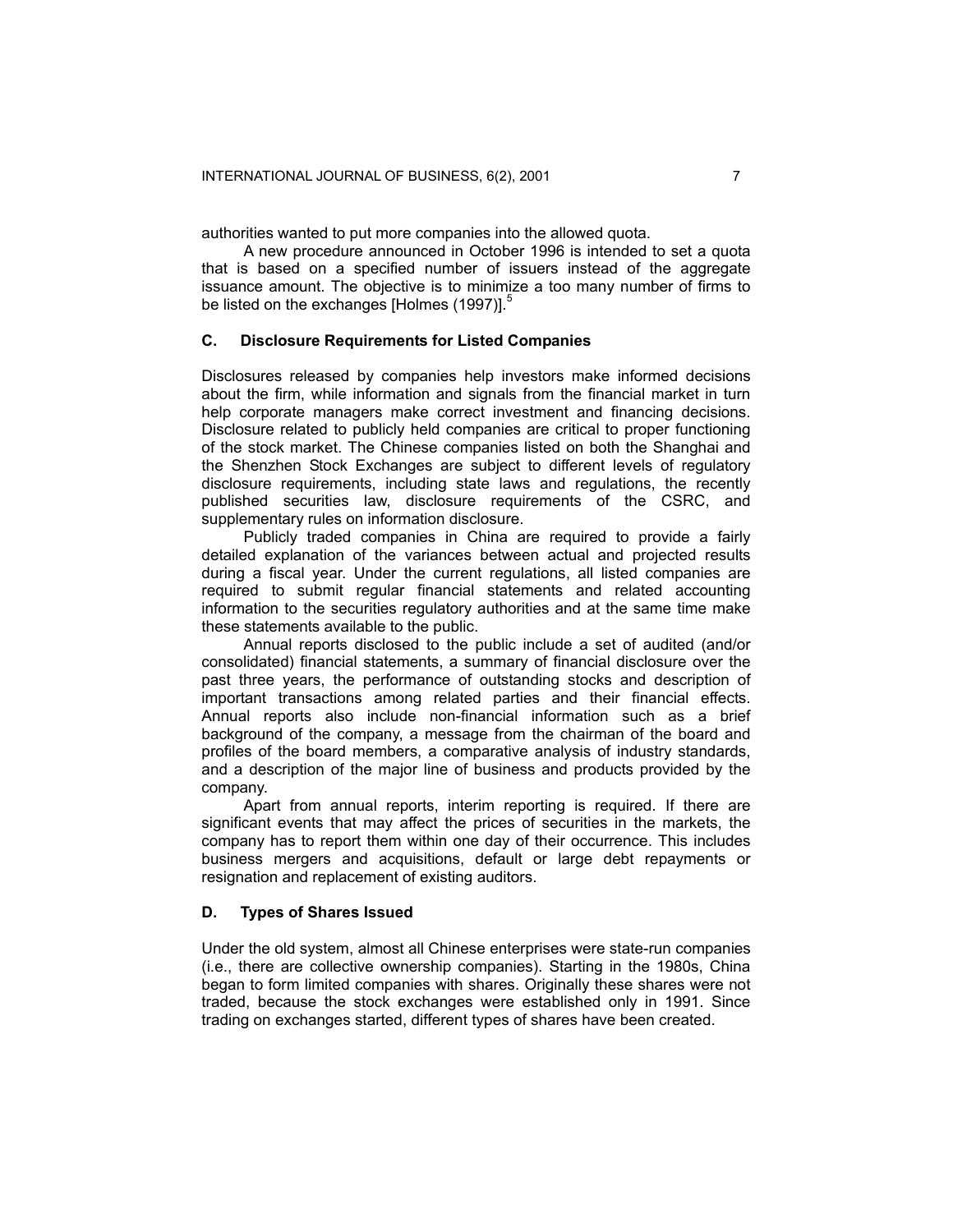The first type of shares is *state shares*, which are held by authorized central government agencies. Of course, the ultimate owner of these state shares is the State Council of China. *Legal-person shares* are the second type, which can be purchased by domestic companies and non-banking financial institutions. The third type of shares is *employee shares*, which represent only an insignificant fraction of the total shares. The fourth type of shares is issued to the individual public and companies (i.e., for Chinese residents only) and is traded on the stock exchanges. These shares are called *A shares*. A shares are common stocks that can be held only by Chinese residents. They include state institutions (legal person) and public shares (including employee shares). While many companies issue shares for both local and foreign investors, some companies issue shares solely for foreigners. Shares held by foreign investors are called *B shares*, which are also traded on the SSE and SZSE.

Table 2 reports the ownership structure weighted by value of the listed shares. In the Shanghai market, the proportion of the state- and B-share (foreign) markets seem to declining while ownership of the legal-person and public share markets seem to increase. In the Shenzhen market, the legal-person and B-share markets are declining in their proportion of

|                 | Weight of ownership of securities by value of shares including listed shares only |      |              |             |         |         |  |  |  |
|-----------------|-----------------------------------------------------------------------------------|------|--------------|-------------|---------|---------|--|--|--|
| Exchange        | Year                                                                              | Obs. | <b>State</b> | Institution | Public  | Foreign |  |  |  |
| <b>SHANGHAI</b> | 1991                                                                              | 6    | 0.66940      | 0.03407     | 0.29653 | 0.00000 |  |  |  |
|                 | 1992                                                                              | 30   | 0.53784      | 0.15194     | 0.10461 | 0.20561 |  |  |  |
|                 | 1993                                                                              | 105  | 0.50357      | 0.22275     | 0.14832 | 0.12536 |  |  |  |
|                 | 1994                                                                              | 170  | 0.42523      | 0.25743     | 0.16638 | 0.15096 |  |  |  |
|                 | 1995                                                                              | 187  | 0.40285      | 0.25760     | 0.18360 | 0.15596 |  |  |  |
|                 | 1996                                                                              | 291  | 0.40767      | 0.23352     | 0.22970 | 0.12910 |  |  |  |
|                 | 1997                                                                              | 382  | 0.39122      | 0.24213     | 0.27549 | 0.09115 |  |  |  |
|                 | 1998                                                                              | 434  | 0.41322      | 0.22447     | 0.28769 | 0.07462 |  |  |  |
|                 | 1999                                                                              | 479  | 0.41583      | 0.22403     | 0.29261 | 0.06753 |  |  |  |
| <b>SHENZHEN</b> | 1991                                                                              | 6    | 0.10887      | 0.42301     | 0.46812 | 0.00000 |  |  |  |
|                 | 1992                                                                              | 24   | 0.20155      | 0.34372     | 0.30928 | 0.14545 |  |  |  |
|                 | 1993                                                                              | 76   | 0.30479      | 0.29207     | 0.31447 | 0.08866 |  |  |  |
|                 | 1994                                                                              | 119  | 0.29027      | 0.30997     | 0.32989 | 0.06987 |  |  |  |
|                 | 1995                                                                              | 131  | 0.31165      | 0.26896     | 0.31326 | 0.10614 |  |  |  |
|                 | 1996                                                                              | 231  | 0.35726      | 0.23792     | 0.29879 | 0.10603 |  |  |  |
|                 | 1997                                                                              | 357  | 0.39753      | 0.20652     | 0.32380 | 0.07214 |  |  |  |
|                 | 1998                                                                              | 410  | 0.41356      | 0.19822     | 0.32667 | 0.06154 |  |  |  |
|                 | 1999                                                                              | 459  | 0.41003      | 0.20422     | 0.33371 | 0.05204 |  |  |  |

**Table 2**  Ownership structure of Chinese firms

Source: *Taiwan Economic Journal* China Database.

Value of shares is the closing price times the number of shares.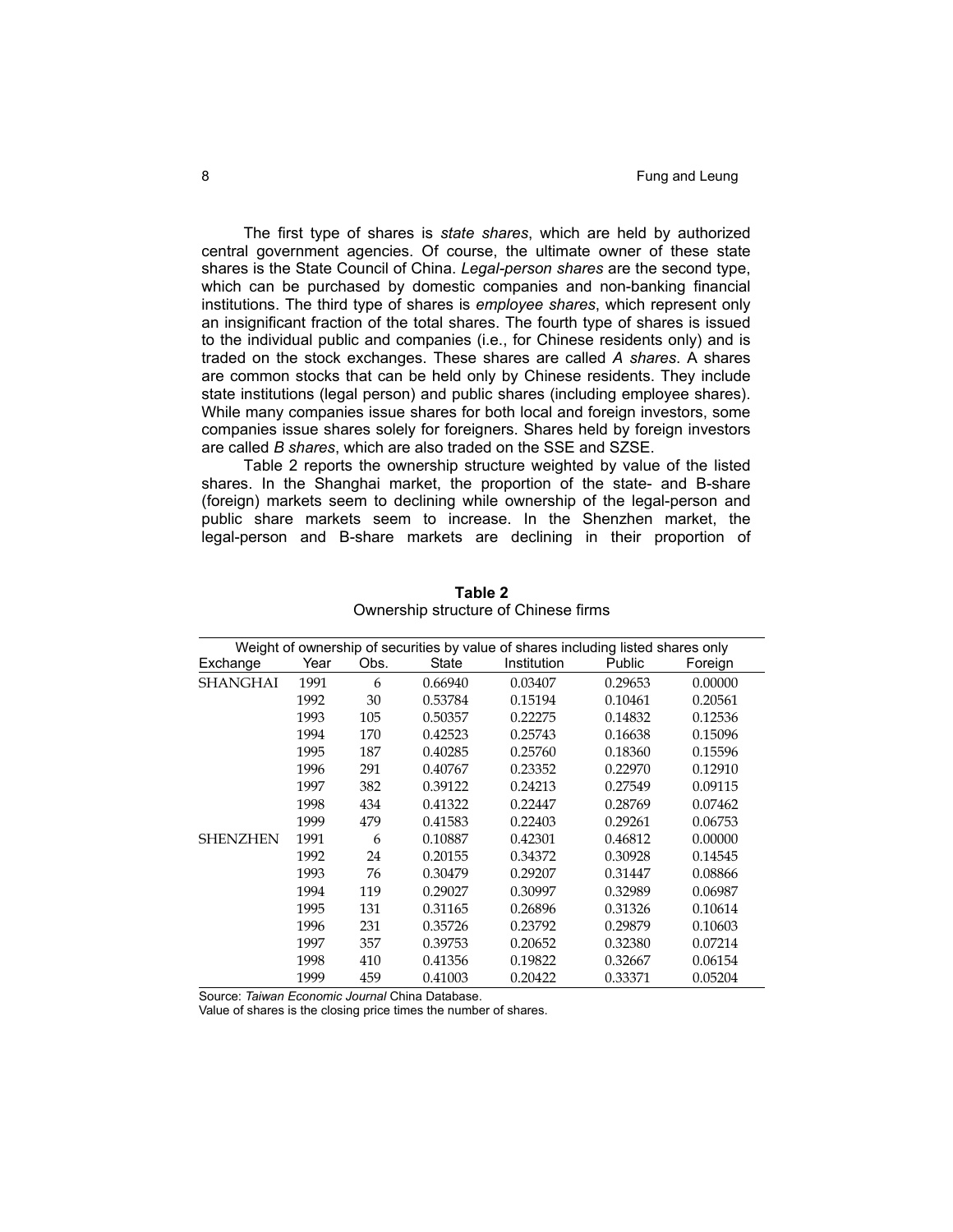ownership, while the state-share market has increased in percentage. The results seem to suggest both (1) the percentage of state-share ownership may be converging to a *target* ratio on both exchanges and (2) the growing importance of the public share market relative to the B-share market.

Typically different types of shares (state, legal-person, public, and B) are not convertible into another. In particular, the state and legal-person shares are not tradable. In the first exception, 10 million legal-person shares of Dazhong Tax company were converted into B shares in 1994. The conversion of the legal-person shares benefits legal-person shareholders through their capital gain potential, and has in fact improved the liquidity of its B-share market. Consequently, foreigners have a greater percentage of the company than the state.

China has announced a step toward limited privatization by giving government shareholders permission to sell part of their stakes in some listed companies. Ten companies listed on the domestic stock exchanges will be allowed to reduce their government ownership. Each of the ten companies has at least 55% of its equity outstanding in the hands of government shareholders; these shares must be sold at a price not lower than the company net asset's values. The exact time and size of the pending government share sales has not so far been revealed (*Wall Street Journal*, November 30, 1999).

## **E. A- and B-Share Markets**

Both the SSE and SZSE trade both A and B shares. A shares are denominated in local currency (RMB) and are only for domestic Chinese residents. B shares on the SSE are denominated in US dollars (US\$) on the SSE and in Hong Kong dollars (HK\$) on the SZSE. Although A and B shares are different in terms of ownership, they convey equal rights to the same company such as dividend claims and voting rights. On the SSE, Shanghai Vacuum Electron on February 21, 1992, was the first company to issue B shares, while China Southern Glass was the first company listed on SZSE to issue B shares on

 Table 3, Panel A, reports the total number of companies listed on the two exchanges, while Panel B documents the total number of companies issuing A and B shares. Several observations can be made. First, it is clear that some companies have issued both A and B shares; many of the listed companies have A shares only. Second, some companies issue only B shares but not A shares. Finally, the total number of listed firms on both exchanges has been increasing rapidly over time, indicating the need of Chinese companies to raise external capital.

 The companies listed on the B-share market are typically large, as well as export-oriented because they need to fulfill dividend payments either in Hong Kong or in U.S. dollars. The listing requirement for firms in the B-share market is more stringent than for the A-share market. The B-share market cannot exceed a ceiling of 25 percent of the total shares. This restriction serves as a control for the foreign ownership in these companies.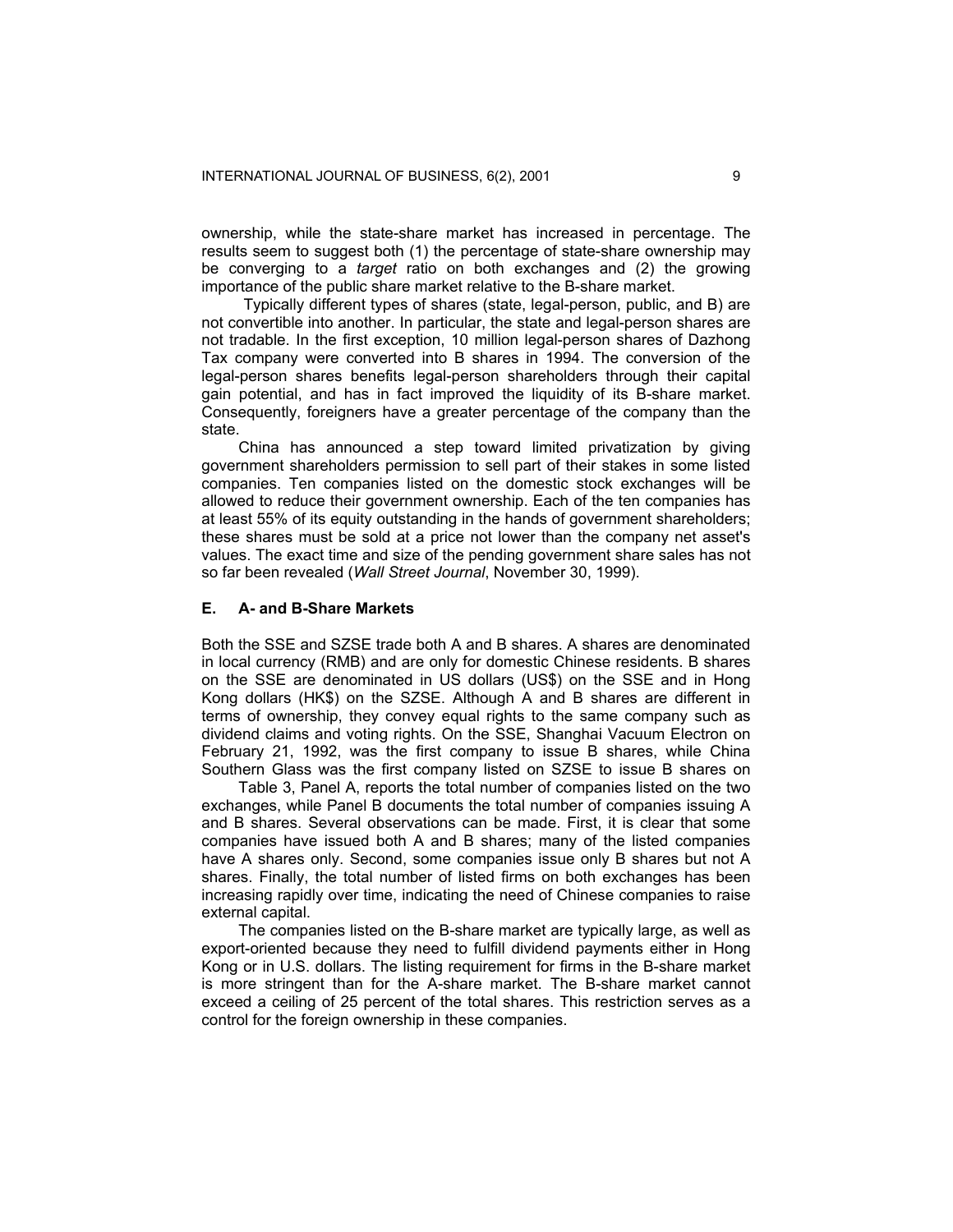# **Table 3**  Listed companies on Shanghai and Shenzhen Stock Exchanges

| <b>Panel A:</b> Number of firms listed on stock exchanges               |      |      |     |     |      |     |     |     |     |
|-------------------------------------------------------------------------|------|------|-----|-----|------|-----|-----|-----|-----|
| Exchange                                                                |      |      |     |     | Year |     |     |     |     |
|                                                                         | 1991 | 1992 | 199 | 199 | 199  | 199 | 199 | 199 | 199 |
|                                                                         |      |      |     | 4   | 5    | 6   |     | 8   | 9   |
| Shanghai                                                                | 8    | 30   | 106 | 171 | 188  | 371 | 381 |     | 484 |
|                                                                         |      |      |     |     |      |     |     | 438 |     |
| Shenzhen                                                                | 6    | 24   | 77  | 120 | 135  | 351 | 359 | 414 | 419 |
| Source: 1991-1994 data are from China Securities Market Yearbook, 1995. |      |      |     |     |      |     |     |     |     |

1995-1999 data are from *Taiwan Economic Journal* China Database.

**Panel B:** Number of shares listed on stock exchanges

| Exchange             | Year |     |        |            |     |     |                             |     |     |
|----------------------|------|-----|--------|------------|-----|-----|-----------------------------|-----|-----|
|                      | 199  | 992 | 199    | 199        | 199 | 199 | 199                         | 199 | 199 |
|                      |      |     |        | 4          | 5   | 6   |                             | 8   | 9   |
| Shanghai A           | 8    | 30  | 101    | 169        | 184 | 287 | 372                         | 423 | 433 |
| Shanghai B           | 0    | 9   | 22     | 34         | 36  | 42  | 50                          | 52  | 53  |
| Shenzhen A           | 6    | 24  | 76     | 118        | 127 | 227 | 350                         | 400 | 408 |
| Shenzhen B           | 0    | 9   | 19     | 24         | 34  | 43  | 51                          | 54  | 53  |
| $\sim$<br>1001110011 | . .  |     | $\sim$ | <br>$\sim$ | .   |     | $\sim$ $\sim$ $\sim$<br>. . |     |     |

Source: 1991-1994 data are from *China Securities Market Yearbook*, 1995.

1995-1997 data are from *China Finance Yearbook*

1997-1998 data are from *Shanghai Securities Daily*, December 31, 1998.

1999 data are from *Shanghai Securities Daily*, March 31, 1999.

| Exchange       | Year   |         |                  |          |          |          |          |                   |
|----------------|--------|---------|------------------|----------|----------|----------|----------|-------------------|
|                | 1991   | 1992    | 1993             | 1994     | 1995     | 1996     | 1997     | 1998              |
| Shanghai A     | 2.7589 | 48.1230 | 208.6098         | 247.3692 | 242.5351 | 532.7243 | 823.9591 | 1128.387          |
| (Billion RMB)  |        |         |                  |          |          |          |          |                   |
| % of GDP       | 0.13   | 1.81    | 6.04             | 5.29     | 4.15     | 7.97     | 11.22    | 14.22             |
| Shanghai B     |        | 0.4932  | 1.7488           | 1.3775   | 1.0643   | 1.9457   | 2.1740   | 1.2867            |
| (Billion US\$) |        |         |                  |          |          |          |          |                   |
| % of GDP       |        | 0.15    | 0.42             | 0.24     | 0.15     | 0.24     | 0.25     | 0.13              |
| Shenzhen A     | 8.0762 |         | 45.7537 125.1483 | 102.7035 | 86.5564  | 409.3820 |          | 763.9998 940.3678 |
| (Billion       |        |         |                  |          |          |          |          |                   |
| $RMB$ )        | 0.37   | 1.72    | 3.62             | 2.20     | 1.51     | 6.12     | 10.40    | 11.85             |
| % of GDP       |        |         |                  |          |          |          |          |                   |
| Shenzhen B     |        | 3.2344  | 7.2938           | 4.6079   | 5.6069   | 20.1038  | 16.7672  | 11.1569           |
| (Billion HK\$) |        |         |                  |          |          |          |          |                   |
| % of GDP       |        | 0.129   | 0.224            | 0.10     | 0.20     | 0.32     | 0.24     | 0.16              |

| Table 4                                 |
|-----------------------------------------|
| Market value of Chinese Stock Exchanges |

Source: *Taiwan Economic Journal* China Database.

Exchange rate: US\$ is equal to RMB8.279 or HK\$7.8.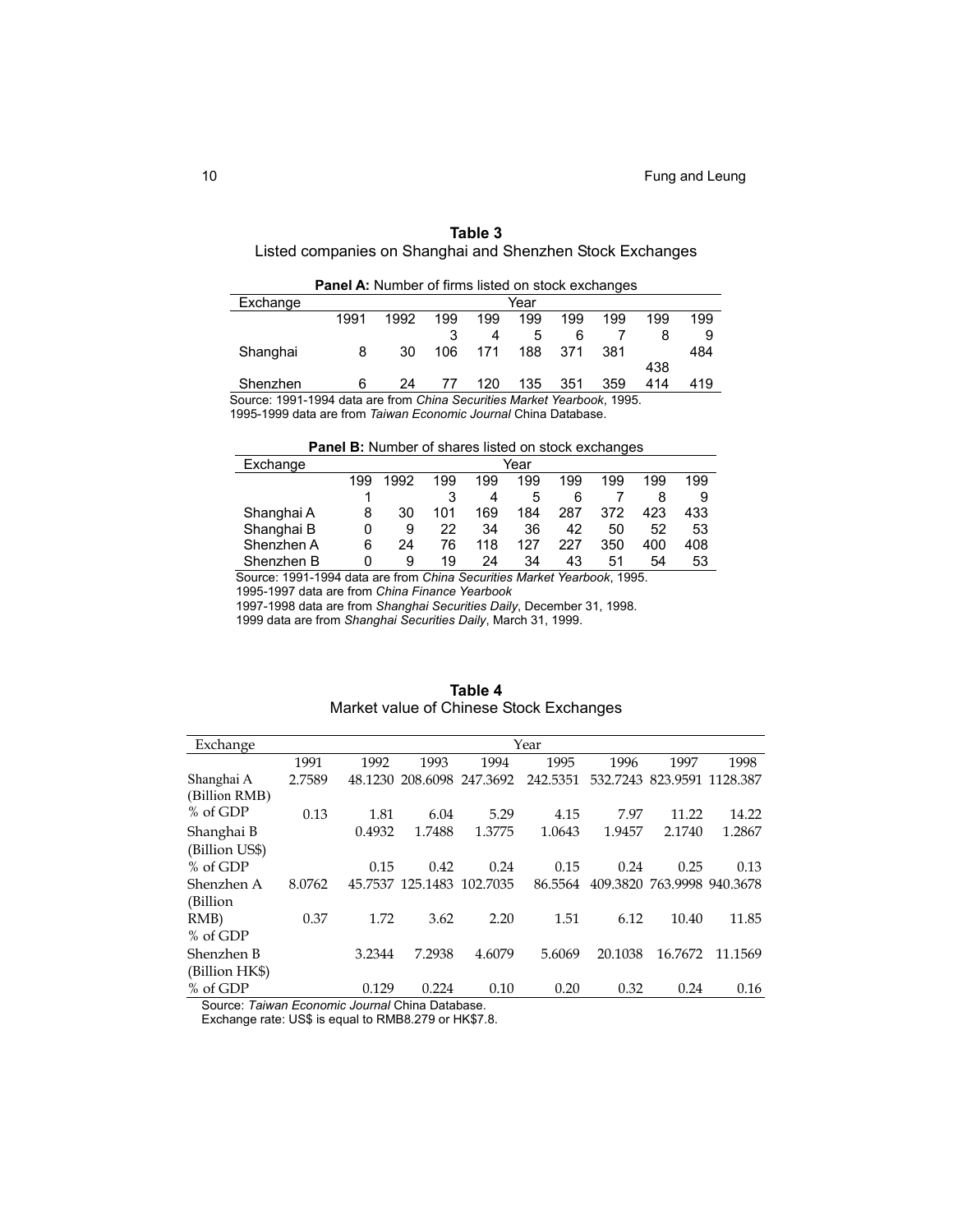Table 4 shows the market capitalization of the A- and B-share markets. Total market capitalization on both exchanges as a proportion of GDP has been increasing. Market capitalization was about 22 percent and 26 percent of GDP in 1997 and 1998, respectively. The size of the Chinese stock market has become comparable to those of the industrialized countries such as the Germany [see Allen and Gale (1995)].

The drop in market value in 1995 from 1994 is due to *adverse* spillover effects from suspension of Chinese Treasury bond futures trading. The government ordered a halt in trading of the Treasury bond futures because of fraud and malpractice among some brokers, causing chaos in the market. Liquidity in the stock market was seriously affected as a result of that event [Poon, Firth, and Fung (1998b)]. Rebounding in 1996, the stock market has continued to grow since then.

Although shares similar to the A and B shares are traded in other countries [Domowitz, Glen, and Madhaven (1997) and Bailey and Jagtiani (1994)], pricing behavior in the China A- and B-share market is unique. While in other countries B-share prices are typically higher than the prices of the corresponding A shares in China B shares are generally traded at a discount to A shares [Wo (1997) and Bailey (1994)]. Market segmentation and liquidity are suggested as the explanation for the price differential in these markets [Poon, Firth, and Fung (1998a) and Wo (1997)].

Although B shares are supposed to be traded by foreign investors (legally), it is well known that some local Chinese are important investors in the B share market [Holmes (1997)]. Apparently, local Chinese investors have some ways to invest in B shares through Hong Kong brokerage houses. These are not many of these investors, so they do not appear to have a significant impact on the market.

It is important t recognize market segmentation between A- and B-share markets. In fact, segmentation is quite apparent, as seen in measures such as price volatility and the impact of political factors on the stock market. While prices in the A-share market are likely subject to political influences because of the local resident requirements, investors in the B-share market are foreigners who tend to value stock according to economic fundamentals.

Table 5 shows the price volatility of the A- and B-share markets. The A-share market is more volatile than the B-share market. Volatility in the A-share market can be explained by speculative investments that come from the "big accounts." (i.e., accounts with large amount of money.) Money in this amount can overshadow the trading of other investors in the market [Holmes (1997)].

The difference in price reaction for the A- and B-share markets can be seen in a few selected instances. The Shanghai A index jumped from 328.85 on July 29, 1994, to 700.58 on August 5, 1994, an increase of 113 percent in the price index in one week. It went on to 1014.46 on September 16, 1994, an increase of over 208 percent in less than two months. A similar thing happened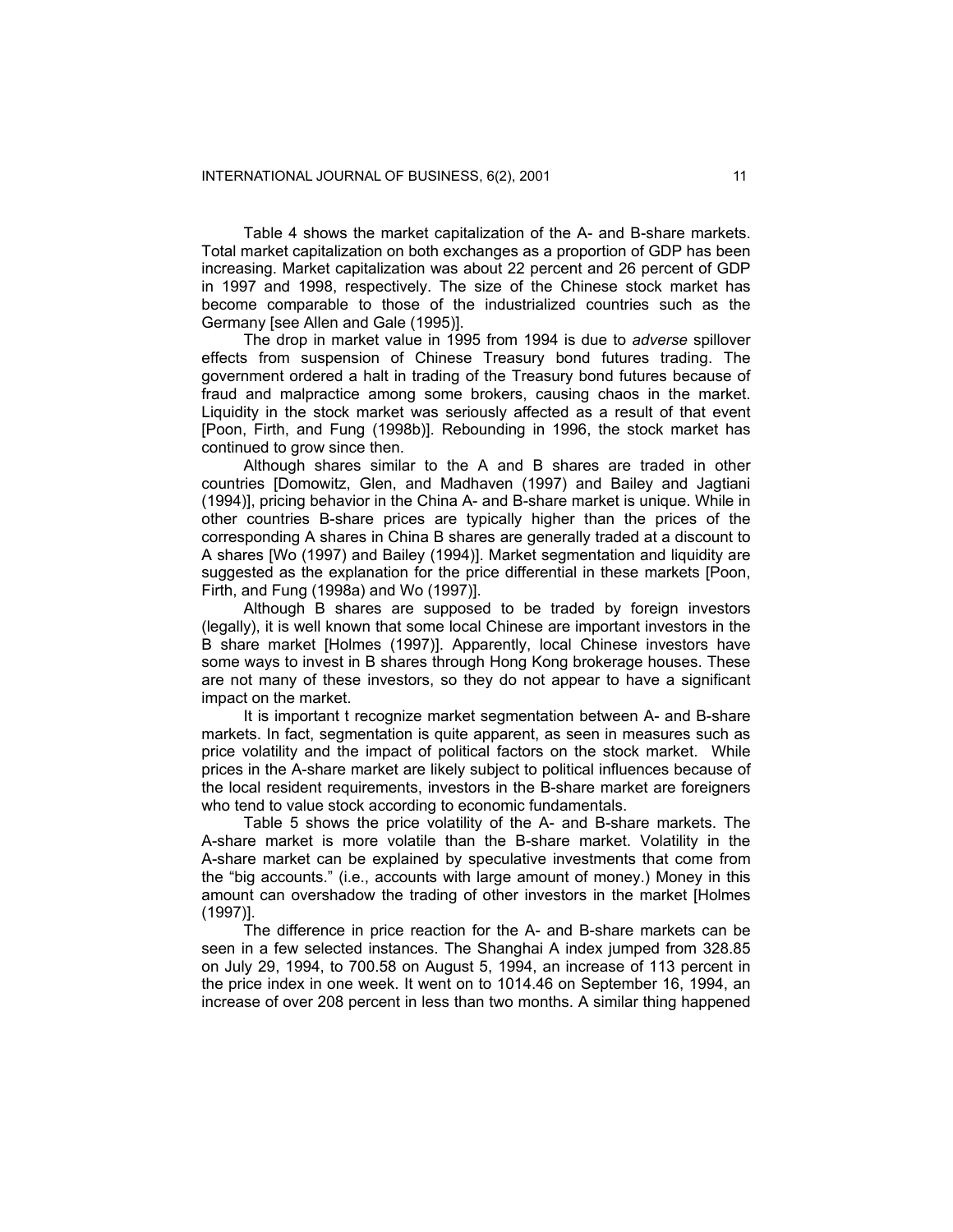to the Shenzhen A index. The Shanghai and Shenzhen B indexes did not experience this kind of change during that period.

|            |     |           |           | <u>Uldistres Of Weekly finacx retains (1999/9-1999/9)</u> |                |
|------------|-----|-----------|-----------|-----------------------------------------------------------|----------------|
| Variable   |     | Mean      | Minimum   | Maximum                                                   | <b>Std Dev</b> |
| <b>SHA</b> | 300 | 0.0024    | $-0.2070$ | 1.1304                                                    | 0.0868         |
| SH B       | 300 | $-0.0025$ | $-0.1952$ | 0.2547                                                    | 0.0506         |
| SZ A       | 297 | 0.0027    | $-0.2903$ | 0.7418                                                    | 0.0759         |

**Table 5**  Statistics of weekly index returns (1993/5-1999/3)

Source: Taiwan Economic Journal China Database.

SH and SZ denote Shanghai and Shenzhen stock index, respectively. T is the number of observations.

SZ B 297 -0.0016 -0.1738 0.2923 0.0538

The large jump in prices was due to the Chinese government's announcement that Chinese financial companies would be allowed to team up with foreign companies to set up joint venture mutual funds to invest in A shares. The index shot up in expectation of a large amount of foreign capital flowing into the A-share market. A recent study by Fung, Lee, and Leung (2000) demonstrates that the A- and B-share markets are segmented because the derived latent variable of the two types of shares for the same company shows very distinct patterns.<sup>6</sup>

The State Council has recently approved regulations governing the establishment of mutual investment funds to address the three most common concerns about the young Chinese capital markets: low liquidity, high volatility and lack of transparency. There are already 80 closed-end mutual funds operating in China, most of them small.<sup>7</sup> Salomon Brothers has teamed up with Shanghai Industrial Investment (Holdings), a business arm of the city government, to form a joint venture asset management company. The new company, the Salomon-Shanghai Industrial Asset Management Company, will manage funds invested in China. A small number of funds are officially sanctioned by the Beijing government.

For international fund managers, passage of rules governing domestic mutual funds increases the chance that more funds will be developed in China. The recent permission for insurance companies to invest their premiums in the stock market is an important step forward in improving market liquidity.

## **F. Stock Trading Mechanism**

Although the state shares represent the controlling ownership of the listed SOEs on both exchanges, these shares are not traded in the market. Initially,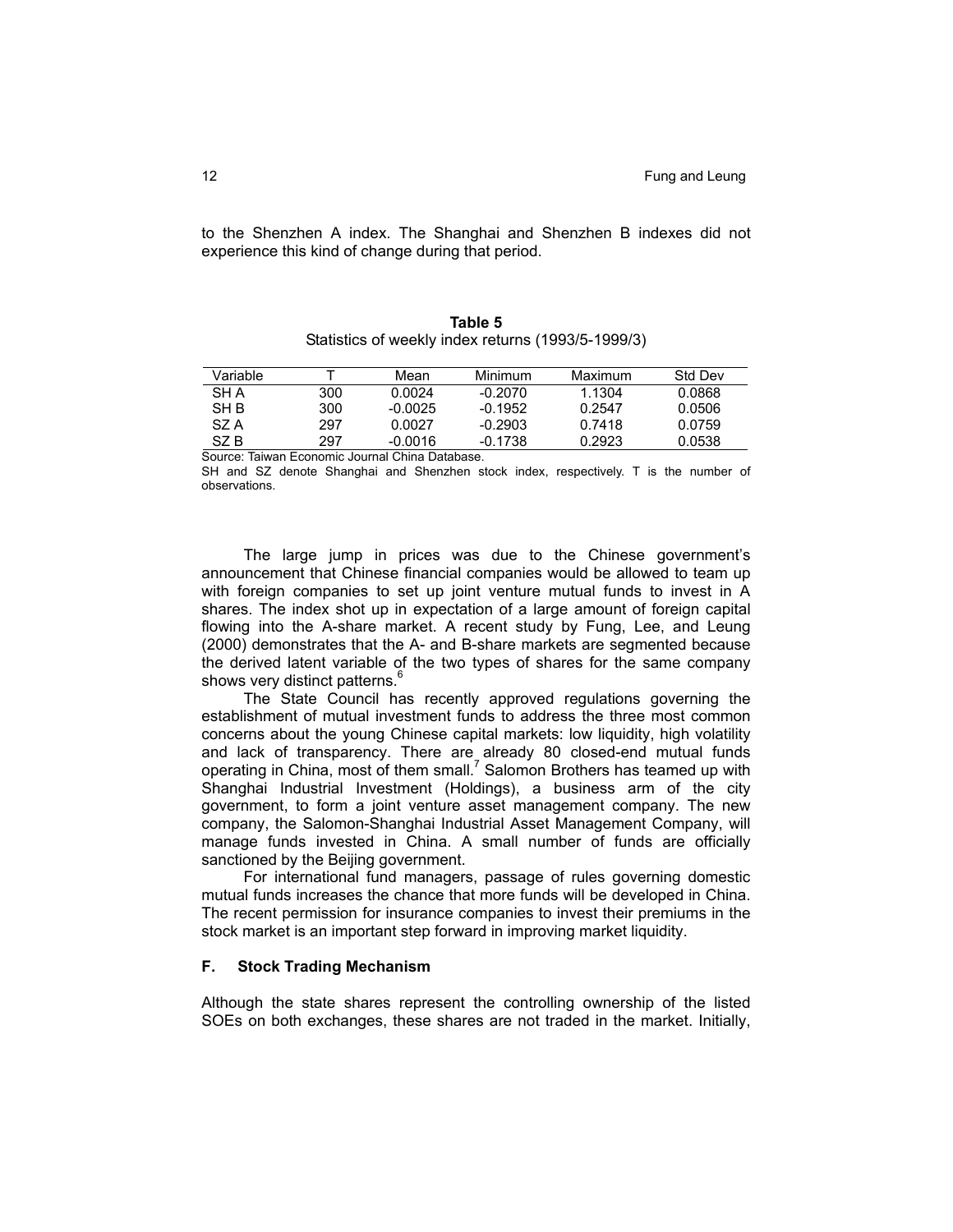the employee shares were not traded, but now they can be. The legal-person shares, sometimes called C shares, may be allowed to be traded on the Stock Trading Automated Quotation System (STAQS) and the National Exchange and Trading System (NETS) in Beijing (outside the control of CSRC).

STAQS and NETS also trade bonds (primarily government debt) in addition to C shares, but they do not trade A and B shares. Companies trading on STAQS and NETS are not allowed to trade A or B shares on the Shanghai or Shenzhen stock exchanges. Only a limited number of companies trade on the STAQS and NETS.

The trading of shares on all the exchanges (SSE, SZSE, STAQS and NETS) is through an *electronic auto-matching* process, in which transactions are settled only for those brokers who offer the same bid and ask prices. There is no intermediary such as the market maker or specialist system in the U.S. Under such a system, the order book that lists the buying and selling orders for a particular stock at any time during the day is known and available to the public. Information such as the bid-ask spread, trading volume, and price volatility is also available to the public. Information asymmetry to investors will be substantially reduced under such a system.

The United Kingdom and Hong Kong have also adopted such an electronic auto-matching process. A study by Fung, Hwang, and Leung (1998) demonstrates that under this auto-matching system in Hong Kong, the price volatility, bid-ask spread, and volume form a system of endogenous variables. Hypotheses related to the endogenous variables should be examined in future research efforts for comparing the Chinese market to other trading systems.

## **G. Other Over-the-Counter Markets**

In additional to the national stock exchanges (SSE and SZSE), informal share trading began in early 1990 after thousands of enterprises were given the green light to experiment with the shareholding system endorsed by the Beijing government. Many local governments have set up a growing number of local exchanges without approval from the central government to trade the legal-person shares, which are not supposed to be traded in the market except on STAQS or NETS. The precise operations of these unofficial activities are not known, but that there are more than a dozen of these over-the-counter stock exchanges in China, and across the country some 300 companies are believed to have listings on local exchanges.<sup>8</sup>

A better-known example of the over-the-counter market is the one in Zibo, a small northeastern city with four million people. Most of the town's 1554 industrial enterprises have issued shares, and 51 of them are listed on the town's ZBSTAQ, over-the-counter stock market, an imitation of the U.S. Nasdaq stock market. 9

In early 1998, the government issued an order to clean up the financial markets, including closing down some investment and trust companies and the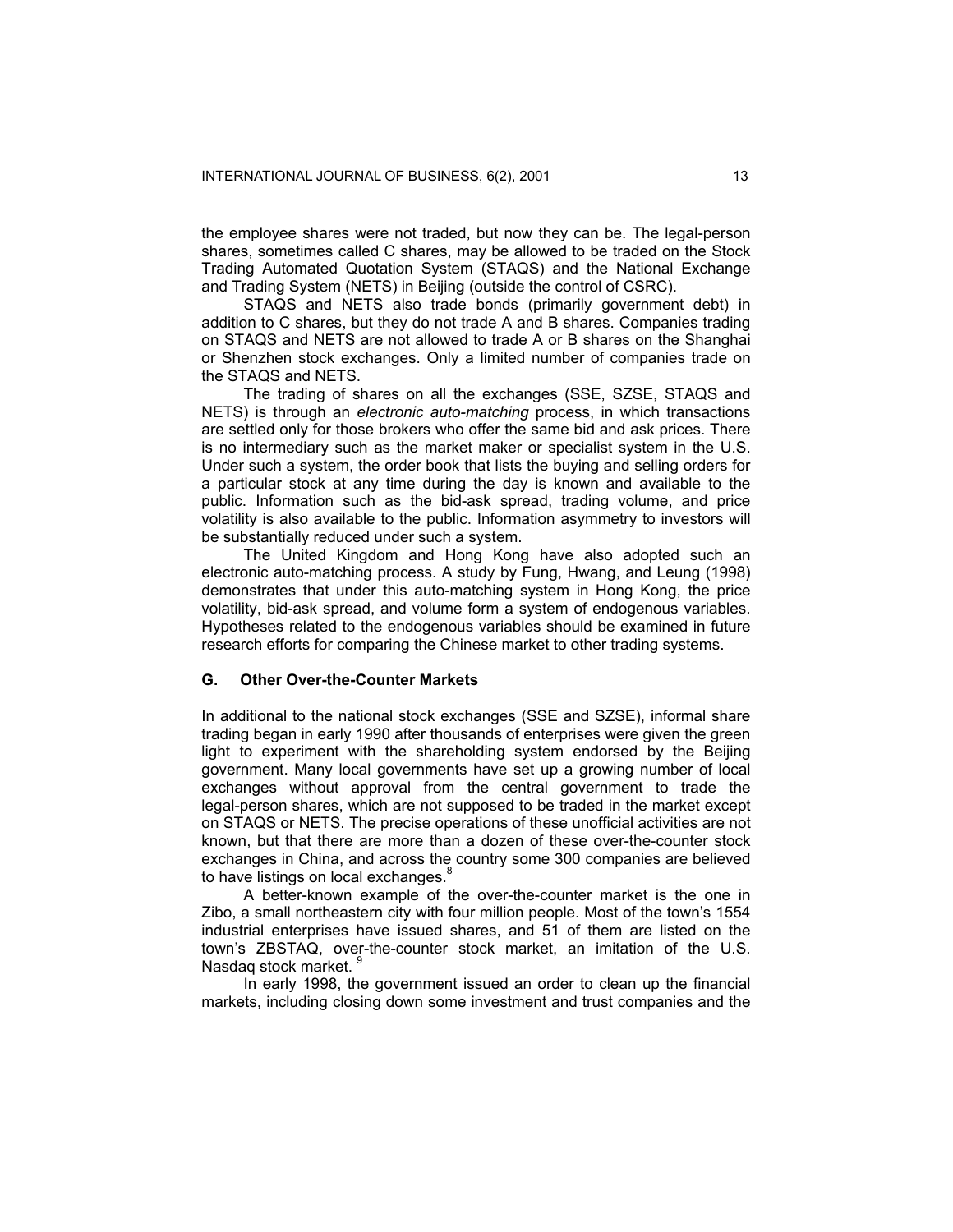over-the-counter stock exchange markets. The effectiveness of this new government policy on these exchanges, however, remains to be seen.

#### **H. Corporate Governance Issue**

Corporate governance is an important issue in the finance literature. Corporate governance describes the institutional arrangements that govern the relationships among shareholders, creditors, and managers. Corporate governance issues relate to control of the firm, selection of officers within the firm, and the agency costs that arise from conflicts of managers and other stakeholders.

Corporate privatization of State-owned enterprises and subsequent listing of their shares on exchanges are clearly useful steps to establish corporate governance as compared to the old system under the control by the state. An important question concerns with the issue whether the performance of companies (measured by profitability or stock returns) with different ownership structures is meaningfully related. Xu and Wang (1998) document a positive relationship between outside ownership concentration (i.e., ownership other than state shares) and profitability (measured by a return on equity). When Chen (1998) examines the association between stock returns and ownership for Chinese companies, however, he finds no positive relationship.

The corporate governance issue for Chinese companies is difficult to validate for two reasons. First, the accounting numbers reported are not necessarily reliable. It is widely believed that over 50 percent of companies are likely to give either inflated or manipulated figures. Second, the financial market may not be efficient enough in reflecting accounting information or other economic fundamentals of the firms, given the short history of the financial market.

## **III. HYPOTHESES AND DATA**

We examine whether profitability measures such as profit margin, return on asset or return on equity embody important information. As many argue that accounting numbers for Chinese companies are subject to manipulation and thus not reliable, we try to see on the issue whether profitability measures are reliable or useful.

Although we have shown in Table 5 that Chinese stock market is volatile, it is important to use market returns, which are an objective benchmark to gauge the information content of profitability measures released by Chinese companies. Thus, we hypothesize that higher profitability will give rise to a high market return if the stock market reflects fundamental information about the company. We also examine whether different measures of agency cost variables (or corporate governance variables) that capture efficiency or inefficiency aspects of the firm have any impact on market returns. Finally, we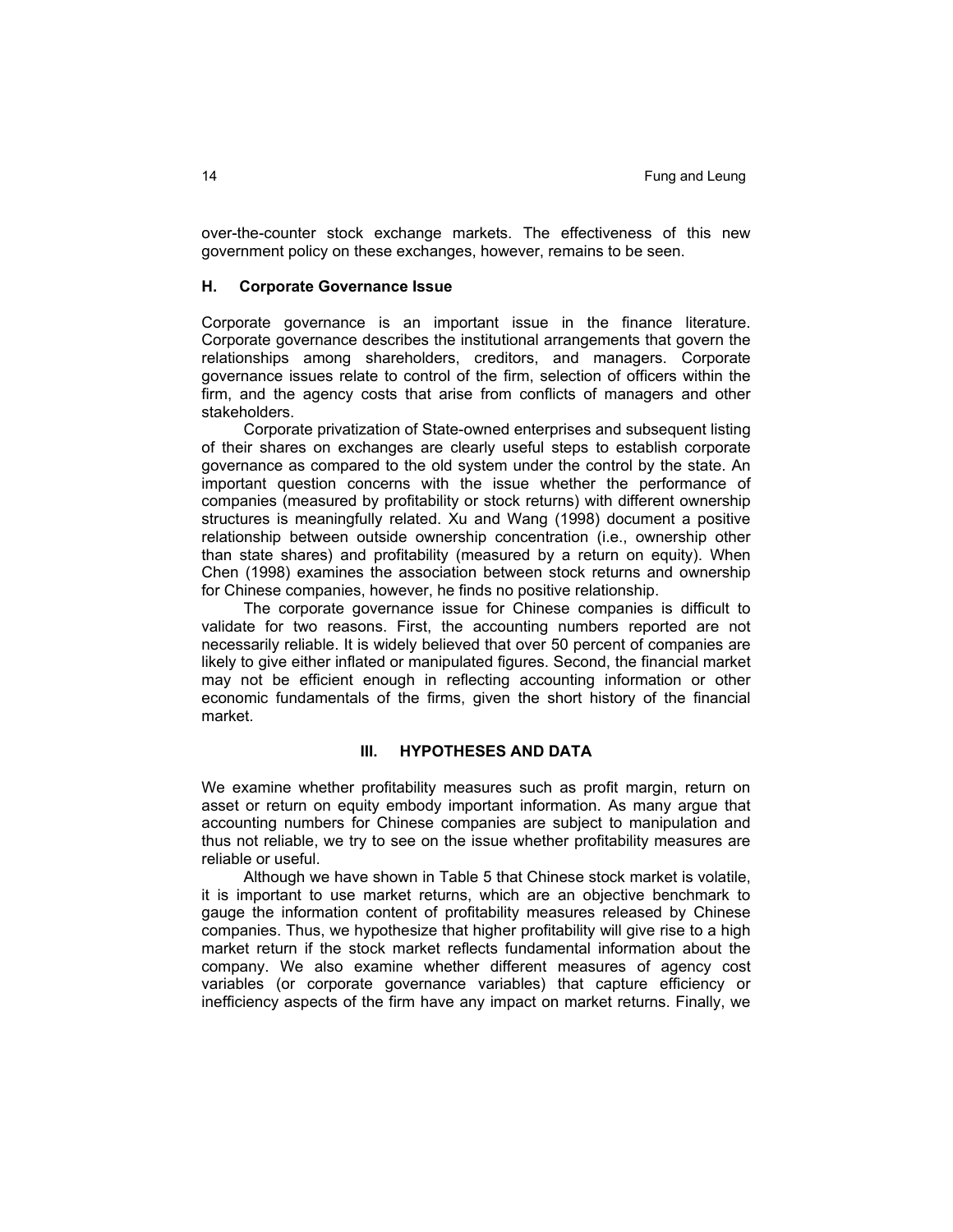examine the hypothesis that the profitability measure can reflect information on the proxies for agency cost variables.

The data used in this study come from the *Taiwan Economic Journal (TEJ*), which provides financial statement information and stock return data on the Chinese companies listed on the Shanghai and Shenzhen Stock Exchanges. We use annual data between 1993 and 1998 for different profitability measures and other explanatory variables.

One difficulty in the analysis is missing data problem. In order to mitigate the effects of missing data and have a reasonable sample size for consistent analysis, we compile a sample of firms that enable us to conduct the analysis across all hypotheses for the sample period. Within each hypothesis, we select sample firms from our preselected data set for which we have the maximum number of variables. In this way, we ensure all firms in our analysis are comparable within each hypothesis.

#### **A. Results of Relationship Among Different Profitability Measures**

We apply three different measures of profitability under the China Standard Consolidated Accounting (CSCA) and China Standard Accounting (CSA) Methods: profit margin, return on assets, and return on equity. Consolidated financial statements are required for Chinese firms that have 50 percent (or over) ownership of the equity capital in another enterprise. Profit margin is the net income over sales. Return on assets is the net income over total assets while return on equity is the net income over total equity.

Some Chinese firms also report earning figures based on International Accounting Standard Method if these companies issue B shares or off-shore shares in other countries, but there are too few observations under this accounting method for meaningful analysis. Thus, we examine only earning figures under CSCA and CSA methods.

Table 6 reports results of the cross-correlations over time among return on assets (ROA), return on equity (ROE), and profit margin (PM) under the two different accounting methods for the period 1993-1998. The correlation of ROE under the two accounting methods (CSCA and CSA) is quite high, with the exception of 1993. A similar result is also true for ROA. The cross-correlations of ROA and ROE over the 1993-1998 period are high, implying that they move closely together (with the exception of 1997).

 The correlation of profit margin (PM) with either ROA or ROE is weaker, and seems quite erratic under either accounting method (CSCA and CSA). In addition, the correlation of profit margin within the two accounting methods is also low. These results suggest that the profit margin figure is likely subject to manipulation and may not be reliable for analysis.<sup>10</sup>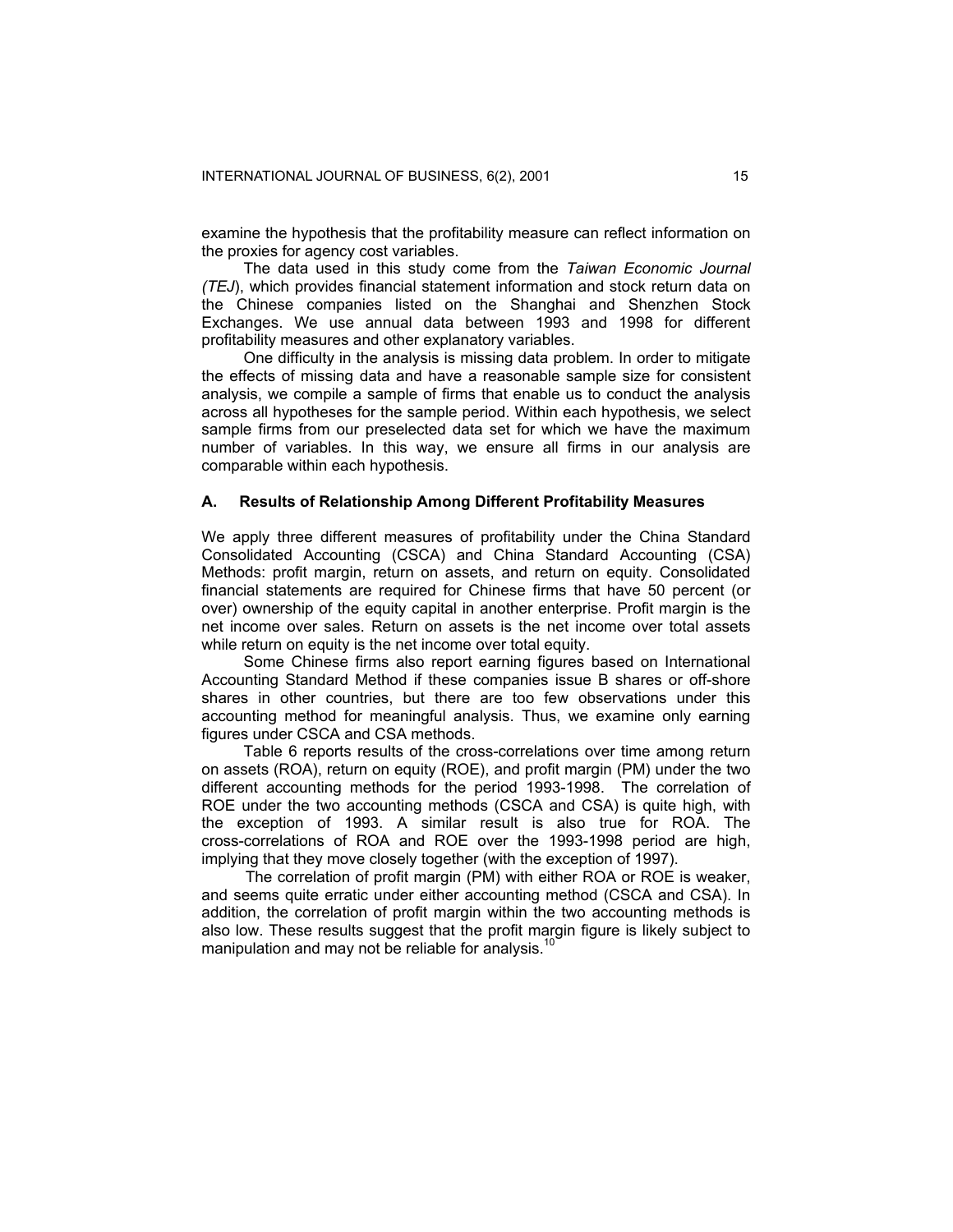| Cross-correlations over time among different profitability measures |       |       |       |       |       |       |  |  |
|---------------------------------------------------------------------|-------|-------|-------|-------|-------|-------|--|--|
|                                                                     | 1993  | 1994  | 1995  | 1996  | 1997  | 1998  |  |  |
| ROE(C, S)                                                           | 0.785 | 0.992 | 0.992 | 0.999 | 1.000 | 0.984 |  |  |
| ROA (C, S)                                                          | 0.948 | 0.881 | 0.946 | 0.982 | 0.967 | 0.945 |  |  |
| PM (C,S)                                                            | 0.361 | 0.108 | 0.078 | 0.297 | 0.096 | 0.056 |  |  |
| ROE (C)/ROA (C)                                                     | 0.676 | 0.804 | 0.879 | 0.899 | 0.275 | 0.894 |  |  |
| ROE (C)/PM (C)                                                      | 0.876 | 0.515 | 0.730 | 0.810 | 0.132 | 0.338 |  |  |
| ROA (C)/PM (C)                                                      | 0.862 | 0.594 | 0.735 | 0.808 | 0.526 | 0.300 |  |  |
| ROE (S)/ROA (S)                                                     | 0.851 | 0.880 | 0.909 | 0.902 | 0.321 | 0.934 |  |  |
| ROA(S)/PM(S)                                                        | 0.565 | 0.332 | 0.134 | 0.433 | 0.014 | 0.048 |  |  |
| ROA(S)/PM(S)                                                        | 0.229 | 0.365 | 0.197 | 0.490 | 0.028 | 0.052 |  |  |
| No. of observations                                                 | 12    | 73    | 121   | 145   | 329   | 404   |  |  |

| Table 6                                                             |
|---------------------------------------------------------------------|
| Cross-correlations over time among different profitability measures |

Note: ROE (C, S) represents the correlation between the return on equity (ROE) of the China Standard Consolidated Statement (C) and the China Standard Statement (S). ROA denotes return on assets while PM is the profit margin.

# **B. Regression Results of Market Return on Profitability Measure**

To examine the hypothesis that the stock market returns can indeed reflect earnings information, we run a set of regressions relating the market returns to the different profitability measures (ROE, ROA, and PM). Table 7 shows the market return/profitability measure regression results for the period 1993-1998. Two interesting points should be noted. First, in the case of the profit margin as the independent variable, we find that the sign is quite erratic under the two accounting methods, indicating again that the unreliability of this variable as an earnings signal to the market.

Second, we find that the regression results for return on assets and return on equity are stable. Particularly, in the more recent years, the regression coefficients are highly significantly at the 5 percent level. The results indicate that investors in the stock market look at these earning figures more seriously in recent years than in the past, and thus support the hypothesis that earnings do provide important information content as reflected in the stock market prices.

We also try to investigate whether the stock returns reflect important information to be captured by other variables believed to have significant impact on the stock prices. This analysis is aimed to shed light on the corporate governance issue.

We first define a set of variables that are presumed to capture the agency cost (or corporate governance proxy) for Chinese firms. Then, we conduct a regression analysis relating the stock return to the set of agency cost variables as follows: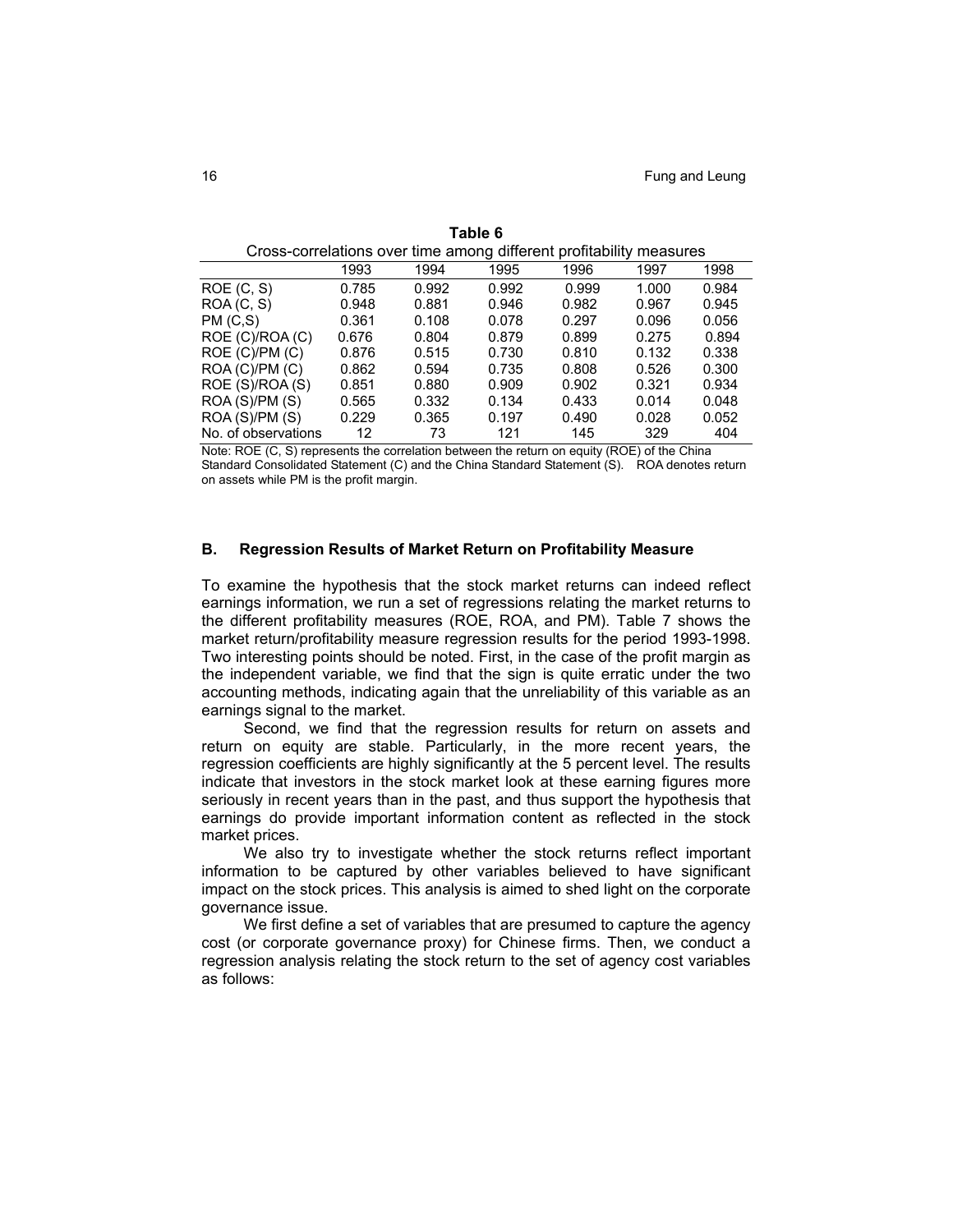+ + - + + + R = f(%Duty, Rank5, %State, %A-share, %I-Share, Profitability Measure) (1)

where R is the stock return. All the variables except %-State are hypothesized to have a positive effect on the market return. %Duty is the percentage of shares held by major shareholders with duties in the company relative to the total outstanding shares on the major shareholder list (shareholders with more than 5% ownership of the firms or shareholders who are managers or directors of the firm). Duties in the company include chairman, chairman supervisory, deputy general manager, director, director and deputy general manager, director and manager, director and vice chairman, executive director, manager, senior manager, staff, supervisor, vice chairman, related parties. We hypothesize that the %Duty variable will have a positive impact on the market return.

| Table 7                                                                        |  |  |  |  |  |  |
|--------------------------------------------------------------------------------|--|--|--|--|--|--|
| Regression results of market return on different profitability measures as the |  |  |  |  |  |  |
| independent variables                                                          |  |  |  |  |  |  |

| <b>Profitability Measure</b>                           | 1993       | 1994       | 1995       | 1996       | 1997       | 1998       |  |  |  |  |
|--------------------------------------------------------|------------|------------|------------|------------|------------|------------|--|--|--|--|
| <b>Panel A: China Standard Consolidated Accounting</b> |            |            |            |            |            |            |  |  |  |  |
| Profit Margin (PM)                                     | 0.7004     | 0.1809     | $-0.1086$  | 1.1898     | 0.2092     | 0.0122     |  |  |  |  |
|                                                        | $(1.94^*)$ | (0.81)     | $(-1.09)$  | $(2.57**)$ | $(3.16**)$ | (0.46)     |  |  |  |  |
|                                                        | $[22]$     | [82]       | [132]      | [160]      | [362]      | [450]      |  |  |  |  |
| Return on Asset (ROA)                                  | 2.1565     | 1.1052     | 0.3439     | 3.9285     | 2.5769     | 1.8708     |  |  |  |  |
|                                                        | (1.49)     | (1.21)     | (0.96)     | $(3.08**)$ | $(4.49**)$ | $(2.99**)$ |  |  |  |  |
|                                                        | $[22]$     | [82]       | [133]      | [160]      | [365]      | [451]      |  |  |  |  |
| Return on Equity (ROE)                                 | 0.2097     | 1.0223     | 0.1781     | 2.1360     | 0.0703     | 1.1015     |  |  |  |  |
|                                                        | (0.14)     | $(2.06**)$ | (0.70)     | $(2.54**)$ | (1.41)     | $(3.43**)$ |  |  |  |  |
|                                                        | [22]       | [82]       | [133]      | [160]      | [365]      | [451]      |  |  |  |  |
| <b>Panel B: China Standard Accounting</b>              |            |            |            |            |            |            |  |  |  |  |
| Profit Margin (PM)                                     | $-0.0232$  | 0.0041     | 0.0115     | 0.0007     | 0.0001     | $-0.000$   |  |  |  |  |
|                                                        | $(-0.18)$  | (0.29)     | $(8.43**)$ | $(4.28**)$ | $(1.16^*)$ | $(-1.21)$  |  |  |  |  |
|                                                        | $[14]$     | $[83]$     | [134]      | [164]      | [434]      | $[573]$    |  |  |  |  |
| Return on Assets (ROA)                                 | 4.3752     | 0.5601     | 0.0943     | 4.2059     | 2.2496     | 1.4074     |  |  |  |  |
|                                                        | $(1.90^*)$ | (0.27)     | (0.20)     | $(3.13**)$ | $(5.05**)$ | $(3.52**)$ |  |  |  |  |
|                                                        | [15]       | [86]       | [141]      | [173]      | [458]      | [598]      |  |  |  |  |
| Return on Equity (ROE)                                 | 3.279      | 0.9757     | 0.0077     | 2.7493     | 0.0774     | 1.0137     |  |  |  |  |
|                                                        | $(2.11^*)$ | $(2.04^*)$ | (0.03)     | $(2.85**)$ | (1.41)     | $(4.20**)$ |  |  |  |  |
|                                                        | [15]       | [86]       | [141]      | [175]      | [458]      | [598]      |  |  |  |  |

\* and \*\* denote 10% and 5% level of significance, respectively. The intercept is not reported in the regression. T-values corrected for heteroscedasticity are reported in parentheses; the number of observations is reported in brackets.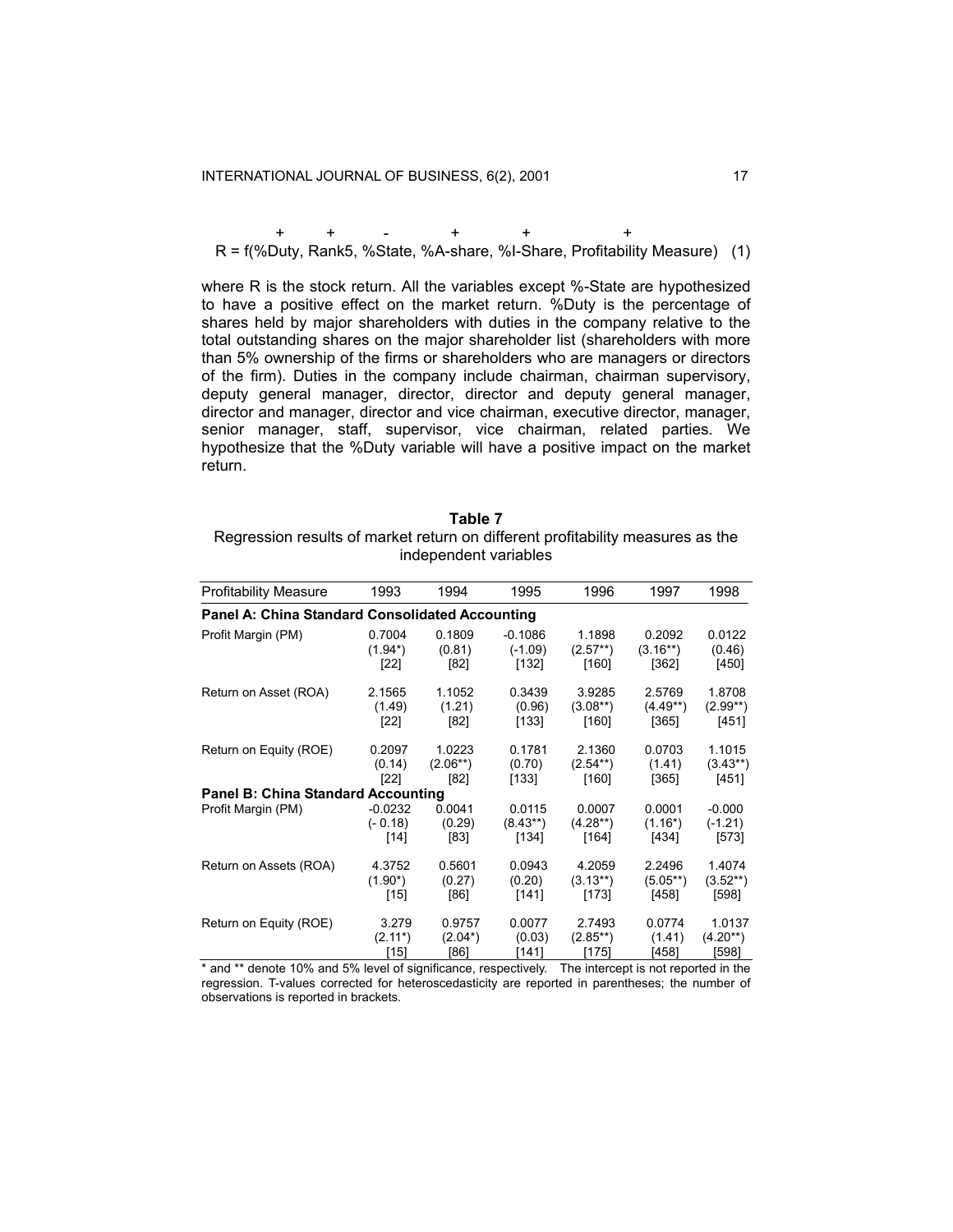According to conventional wisdom, the %Duty variable is a proxy measure for stockholders' influence in the firm. This variable can be viewed as a measure to mitigate the agency costs, as manager-owners want to act in their own best interests to increase their own wealth and thus the firm market value.

Rank5 is the percentage of shares held by the first five major shareholders relative to the total shares outstanding. It could be argued that a higher percentage of this variable implies more concentration of shares within a small group of investors. Managers of the firm will attempt to satisfy the scrutiny of these investors. Thus, the agency cost or inefficiency of the firm will likely be reduced, implying a higher market return.

The %State variable is the percentage of shares held by the government (state) in the company. Given the inefficiency and bureaucracy of the SOEs, a higher %State variable will imply more inefficiency for the firm. As a result, the market return will be expected to be lower.

The %A-share variable is the percentage of shares held by the A-share major shareholders relative to the total outstanding shares. The A-share market is typically viewed as speculative in nature, as this market is quite volatile. Thus, a higher percentage of the A-share major share is consistent with the notion of more speculation possibility with more influence in the market. In Table 5, the result indicating that the mean return for the A-share market is higher than the B-share market is consistent with the speculation hypothesis.

The %I-share variable represents the share percentage held by individual major shareholders. We expect this variable to be positively related to the market returns because the higher the percentage, the more monitoring effort there will be, implying less inefficiency or a lower agency cost. As result, the market returns will be positively affected.

For the profitability measure, we employ return on assets (ROA) and return on equity (ROE) in our analysis. We do not report the results using profit margin because it does not indicate consistent patterns in our prior analysis, and the variable may be subject to manipulation.

Table 8 reports the regression results for the 1993-1998 period. We report only ROA under the China Standard Consolidated Accounting method. The results for ROA under the China Standard Accounting and for ROE under either accounting reporting method are qualitatively similar; thus they are not reported here.

Two interesting results are noted. First, the signs for %Duty and Rank5 are mostly negative, contrary to expectation. Some Rank5 coefficients (in 1993 and 1997) are statistically significantly negative. Although these results may be surprising from a *conventional* point of view, they can be explained from a Chinese institutional perspective. The %Duty variable basically represents stockholders who are also affiliated with the companies such as managers or officers. In most of the companies, state shares are usually the greatest percentage of the shareholders. So state shares and Rank5 variables are closely correlated. Thus, %Duty and Rank5 variables can be viewed as *proxy variables for incumbents* of the firm. Given the Chinese corporate structure in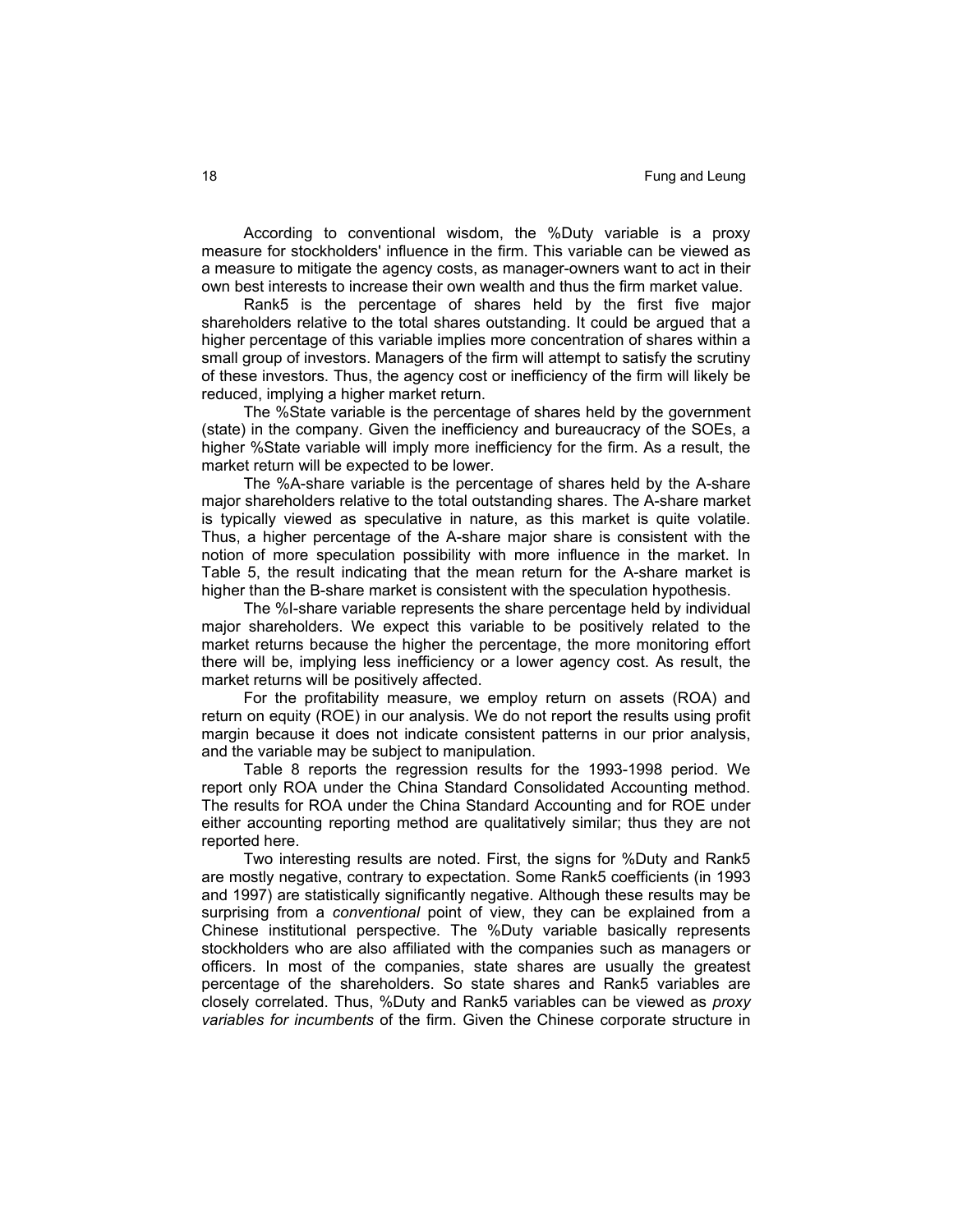the state-owned enterprises, market participants may not be entirely satisfied with the performance of these incumbents. At the same time, investors (stockholders) do not have the ability to replace them under the corporate governance structure in China. As a result, a higher percentage of these variables would imply higher agency costs and thus a lower market return.

| <b>Profitability Measure</b> | 1993        | 1994        | 1995        | 1996       | 1997        | 1998        |
|------------------------------|-------------|-------------|-------------|------------|-------------|-------------|
| Intercept                    | 70.2118     | $-31.5193$  | $-13.0986$  | 112.565    | 13.1025     | 16.9112     |
|                              | $(1.91^*)$  | $(-1.88^*)$ | $(-2.42**)$ | $(4.45**)$ | (1.29)      | $(2.34**)$  |
| %Duty                        | $-148.594$  | $-0.1529$   | $-0.359$    | 2.0989     | $-1.3129$   | $-8.841$    |
|                              | $(-1.08)$   | $(-0.14)$   | $(-0.47)$   | (0.48)     | $(-0.33)$   | $(-1.50)$   |
| Rank5                        | $-2.5707$   | 0.0955      | 0.0800      | $-1.1322$  | $-0.8566$   | $-0.2447$   |
|                              | $(-2.10^*)$ | (0.14)      | (0.35)      | $(-1.60)$  | $(-3.59**)$ | $(-1.08)$   |
| %State                       | $-0.3351$   | 0.2153      | 0.0740      | 0.1587     | $-0.024$    | $-0.1429$   |
|                              | $(-0.97)$   | (1.01)      | (0.80)      | (0.47)     | $(-0.13)$   | $(-2.11**)$ |
| %A-share                     | 1.5953      | $-0.1385$   | $-0.1877$   | 0.4402     | 0.962       | 0.2688      |
|                              | (1.44)      | $(-0.20)$   | $(-0.81)$   | (0.65)     | $(4.09**)$  | (1.27)      |
| %I-share                     | $-46.7121$  | $-4.5670$   | 8.9104      | $-2.5569$  | 1.6328      | 3.1310      |
|                              | $(-1.30)$   | $(-0.74)$   | $(2.09**)$  | $(-0.34)$  | (0.78)      | $(2.61**)$  |
| <b>ROA</b>                   | 2.2480      | 1.5965      | 0.2702      | 4.2355     | 2.4825      | 1.6310      |
|                              | (1.20)      | (1.40)      | (0.77)      | $(3.21**)$ | $(4.58**)$  | $(2.80**)$  |
| No. of Ob.                   | 22          | 82          | 133         | 160        | 365         | 451         |
| $R^2$                        | 0.4030      | 0.0501      | 0.0452      | 0.0636     | 0.064       | 0.0564      |

**Table 8**  Regression results of market return on ROA and other dependent variables

\* and \*\* denote 10% and 5% level of significance. T-values corrected for heteroscedasticity are reported in parenthesis. ROA is return on assets.

Second, the signs of the other four variables (%State, %A-share, %I-share and ROA) are consistent with expectations, especially for those that are statistically significant. These results imply that the market (1) values positive earnings information, (2) reflects the negative effect of the State increasing ownership, and (3) reacts positively to a major individual ownership structure.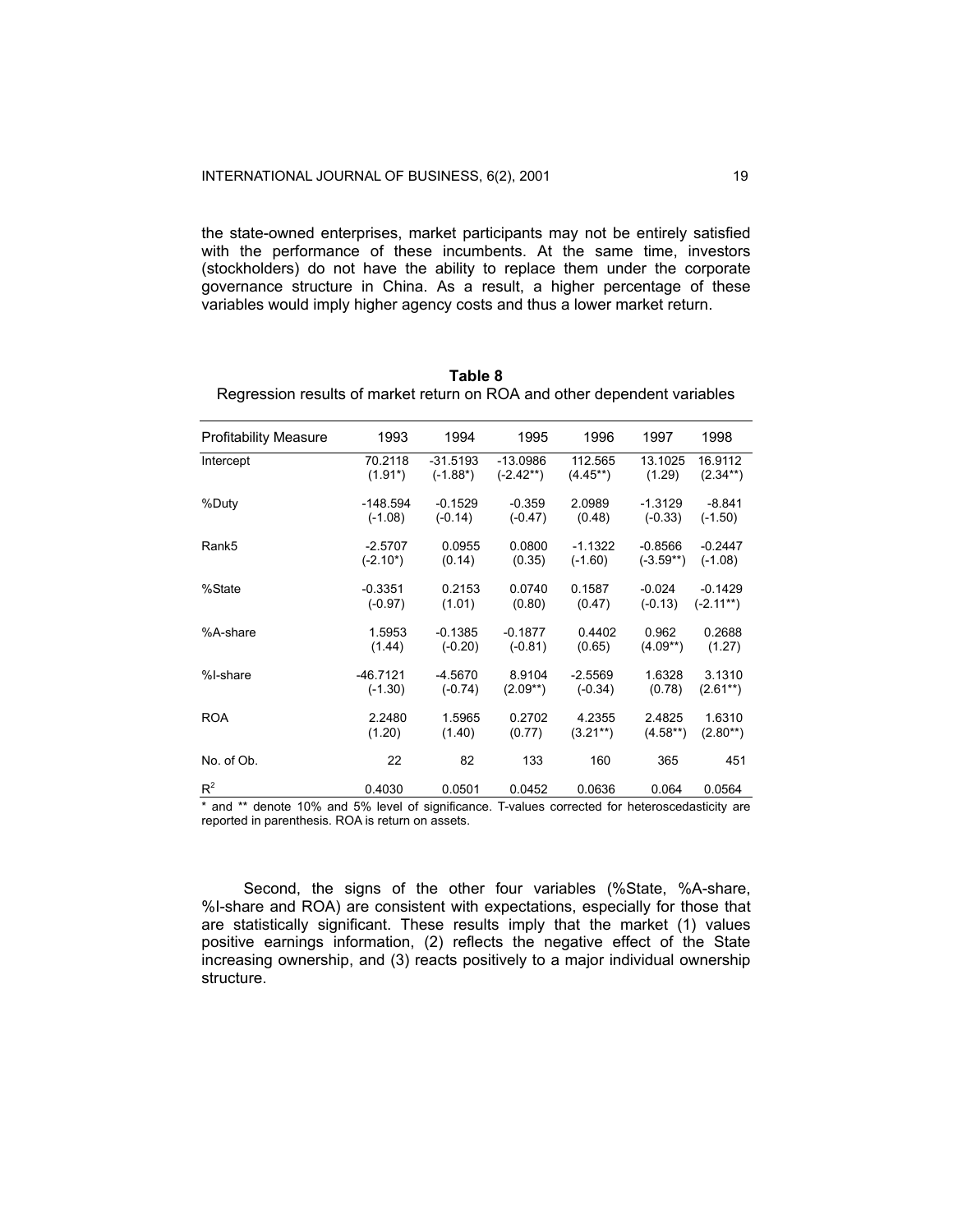## **C. Regression Results of the Profitability Measure on Agency Cost Proxy Variables and Size**

Agency cost variables or corporate governance proxies are not exogenous to firm profitability. It can be argued that profitability is significantly affected by these agency cost variables. To examine the profitability/agency cost relationship, we run a second regression:

Profitability Measure = f(%Duty, Rank5, %State, %A-share, %I-share, Size ) (2)

In Table 9, Panel A displays the regression results for return on assets (ROA) on these agency cost variables along with a size variable (i.e., log of total asset of the firm). Panel B reports on the return on equity (ROE) results. Both panels are based on profitability figures under the China Standard Consolidated Accounting method. Results using the other accounting method are similar, so they are not reported.

The findings of the earning analysis reported in Table 9 suggest several implications. First, the variables %Duty and Rank5 are positive and statistically significant in the earlier periods; toward the later part of the study, they become insignificant or negatively significant. If we interpret the %Duty and Rank5 as proxy variables for incumbents of the firm, the results suggest that they initially have worked hard to improve earnings performance. Their efforts, however, became ineffective later on, a result confirming the market expectations that investors are not totally happy with these incumbents.

During the period 1993-1995, the %State variable is significantly negative for both ROA and ROE regressions. For the more recent period (1996-1998), this variable has an insignificant impact on earnings by both measures. The reversal impact of %State on earning is likely due to the following reason. Current state policy is that state-owned enterprises should run their businesses on a self-sufficient basis in terms of company operations, management, and strategies. The state no longer intervenes much in the firm as in the earlier regime, and thus state ownership does not appear to have a significant impact on the profit of the firm in recent years.

The %A-share variable is negative and significant in 1994-1995 and becomes insignificant in later periods. This finding is consistent with a conclusion that firms are speculative and inefficient. As the Chinese market becomes competitive due to domestic and global forces, inefficiency is reduced over time through corporate restructuring such as mergers and acquisitions, spin-offs and downsizing. The keen competition in the Chinese markets is particular evident during the later period of the study when Asian countries experienced financial problems and there was increasing pressure on these Chinese firms to perform.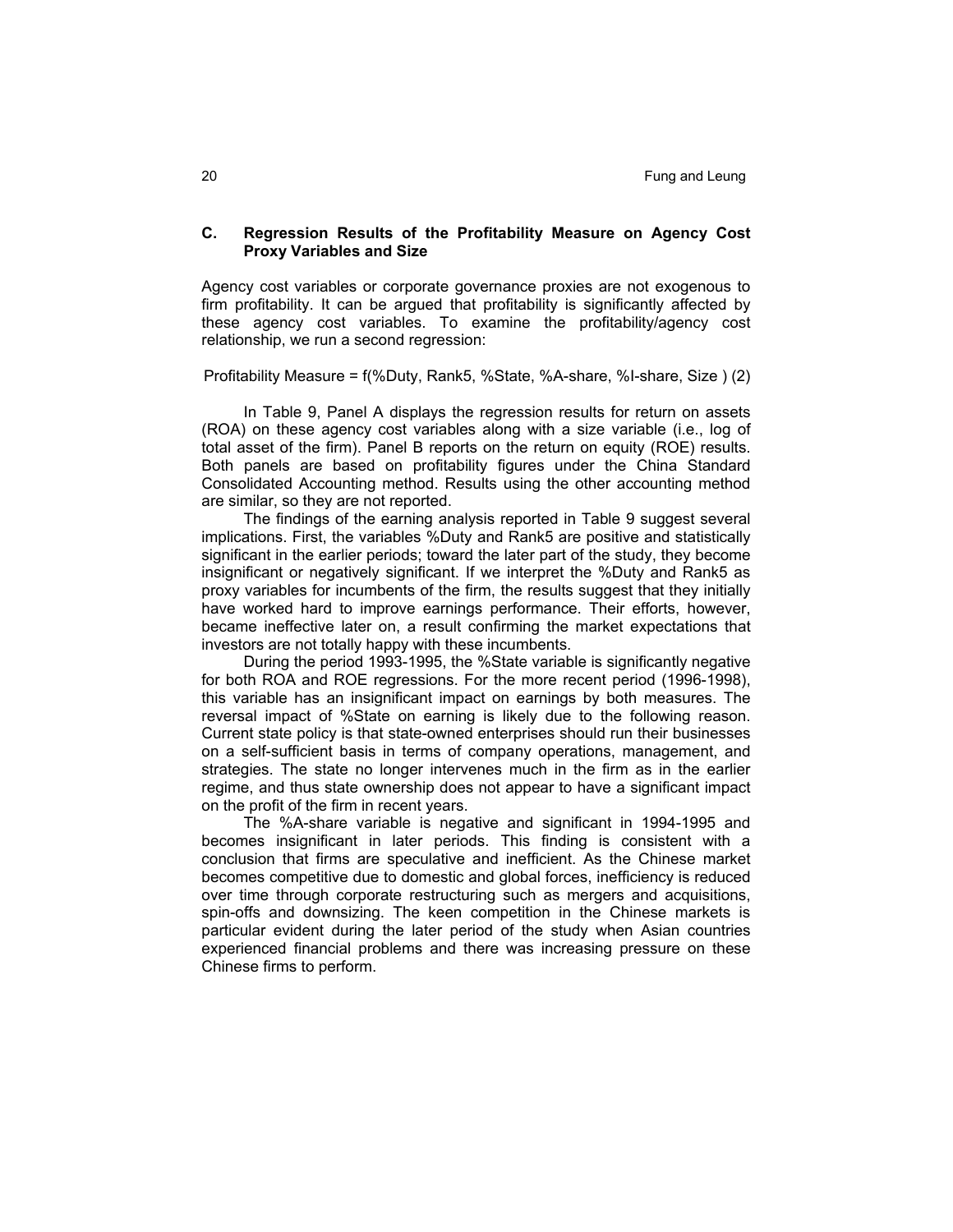| 1993        | 1994                | 1995                 | 1996        | 1997                 | 1998                                                                                                                                                  |
|-------------|---------------------|----------------------|-------------|----------------------|-------------------------------------------------------------------------------------------------------------------------------------------------------|
|             |                     |                      |             |                      |                                                                                                                                                       |
| (1.48)      | 6.787<br>$(6.64**)$ | 5.7209<br>$(4.82**)$ | (1.60)      | 3.4132<br>$(2.30**)$ | 1.3613<br>$(2.51**)$                                                                                                                                  |
| 35.2989     | 0.4569              | 0.1382               | $-0.3757$   | $-0.5624$            | 0.1302                                                                                                                                                |
| $(1.90^*)$  | $(2.76*)$           | (0.49)               | $(-2.63**)$ | $(-0.75)$            | (0.34)                                                                                                                                                |
| 0.0746      | 0.2804              | 0.0854               | $-0.0433$   | 0.0386               | $-0.0049$                                                                                                                                             |
| (0.47)      | $(2.78**)$          | $(2.35**)$           | (1.39)      | $(-1.02)$            | $(-0.28)$                                                                                                                                             |
| $-0.0304$   | $-0.0445$           | $-0.0338$            | 0.0201      | $-0.002$             | 0.0064                                                                                                                                                |
| $(-0.70)$   | $(-2.13**)$         | $(-1.75^*)$          | $(-1.28)$   | $(-0.14)$            | (1.09)                                                                                                                                                |
| $-0.0302$   | $-0.2465$           | $-0.0993$            | $-0.0267$   | 0.0425               | 0.0089                                                                                                                                                |
| $(-0.16)$   | $(-2.41**)$         | $(-3.00**)$          | $(-1.87)$   | (1.08)               | (0.52)                                                                                                                                                |
| $-3.0226$   | $-0.144$            | 0.2599               | 1.1849      | 0.4725               | 0.245                                                                                                                                                 |
| $(-0.61)$   | $(-0.17)$           | (0.19)               | $(3.59**)$  | $(1.94^*)$           | $(2.58**)$                                                                                                                                            |
| $-0.8882$   | $-0.6658$           | $-0.5181$            | 0.1083      | $-0.1112$            | $-0.2846$                                                                                                                                             |
| $(-1.39)$   | $(-1.67*)$          | $(-1.13)$            | (0.29)      | $(-0.22)$            | $(-1.73^*)$                                                                                                                                           |
| 22          | 82                  | 133                  | 160         | 365                  | 451                                                                                                                                                   |
| 0.3101      | 0.2384              | 0.0879               | 0.0659      | 0.0121               | 0.0402                                                                                                                                                |
|             |                     |                      |             |                      |                                                                                                                                                       |
| 15.1174     | 13.4043             | 10.9626              | 4.646       | 22.378               | 1.5644                                                                                                                                                |
| $(3.07**)$  | $(1.79^*)$          | $(4.97**)$           | (1.42)      | (1.22)               | (1.49)                                                                                                                                                |
| 29.0158     | 0.5718              | 0.3513               | $-0.7256$   | 0.7786               | 0.1932                                                                                                                                                |
| (1.22)      | $(1.59^{*})$        | (0.79)               | $(-3.25**)$ | (0.24)               | (0.34)                                                                                                                                                |
| 0.1614      | 0.4772              | 0.1416               | 0.0535      | $-0.0976$            | $-0.028$                                                                                                                                              |
| (0.84)      | $(2.42.**)$         | (1.65)               | (0.75)      | $(-0.93)$            | $(-0.73)$                                                                                                                                             |
| $-0.1016$   | $-0.0603$           | $-0.0614$            | $-0.0478$   | $-0.2192$            | 0.0065                                                                                                                                                |
| $(-2.20^*)$ | $(-1.49)$           | $(-1.62)$            | $(-1.45)$   | $(-1.03)$            | (0.56)                                                                                                                                                |
| $-0.1292$   | $-0.4289$           | $-0.1653$            | $-0.009$    | $-0.1013$            | 0.044                                                                                                                                                 |
| $(-0.56)$   | $(-2.19^*)$         | $(-1.99**)$          | $(-0.14)$   | $(-0.46)$            | (1.26)                                                                                                                                                |
| 8.1904      | 1.391               | 0.835                | 1.9891      | $-1.2609$            | 0.4800                                                                                                                                                |
| (1.46)      | (0.72)              | (0.43)               | $(3.55**)$  | $(-0.47)$            | $(2.42**)$                                                                                                                                            |
| 0.4748      | 1.0889              | 0.7548               | 0.19215     | $-1.1956$            | $-0.1012$                                                                                                                                             |
| (0.63)      | (1.30)              | (0.78)               | $(2.17**)$  | $(-0.46)$            | $(-0.29)$                                                                                                                                             |
| 22          | 82                  | 133                  | 160         | 365                  | 451                                                                                                                                                   |
| 0.488       | 0.2087              | 0.0708               | 0.056       | 0.0099               | 0.0246                                                                                                                                                |
|             | 6.12309             |                      |             | 2.6569               | Panel A: Return on Asset based on China Standard Consolidated Accounting<br>Panel B: Return on Equity Based on China Standard Consolidated Accounting |

**Table 9**  Regression results of profitability measure as the dependent variable

\* and \*\* denote 10 % and 5 % level of significance. T-values corrected for heteroscedasticity are reported in parenthesis.

The %I-share variable is positive and significant in more recent years but not in the earlier ones. This result supports the argument that a larger major individual shareholder percentage will exert pressure on managers to improve earnings of the firm. This result also supports the contention that the financial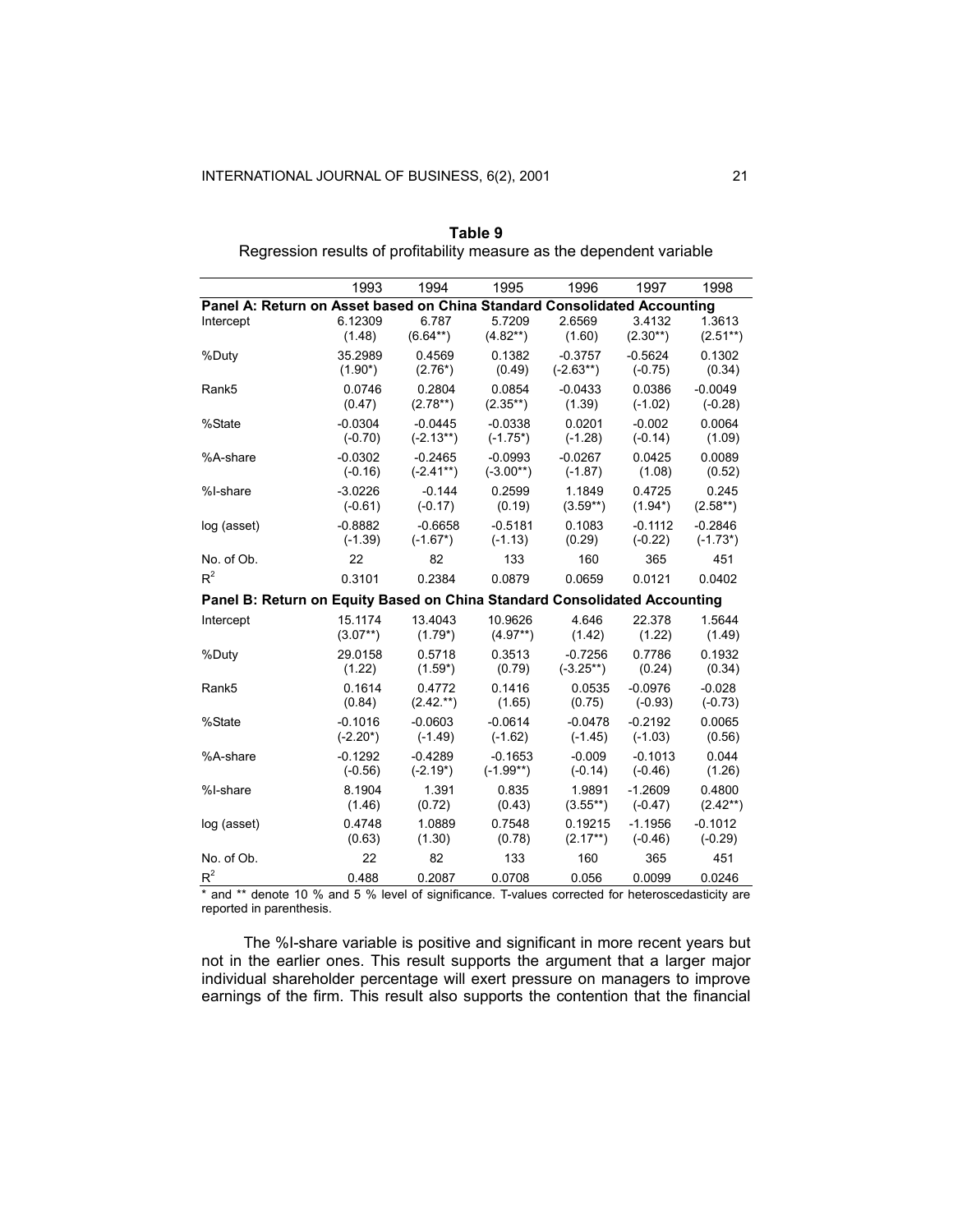market has a significant positive impact on the real performance of the firm as the financial markets become more organized.

The inclusion of size in the regression analysis (the log of assets) can also serve the purpose of a control variable. As the Chinese economy is opening up, product markets become more competitive. This translates into the negative coefficients for the size variable as a result of the diminishing influence of the size variable on earnings in recent years (1996-1998).

One interesting finding in Table 9 is that R-squares of the regressions in both Panels A and B have diminished over time, reflecting less of an effect of these agency cost variables on earnings. Thus, the variability of earnings of Chinese companies can be explained by other systematic factors (not necessarily related to agency cost variables) that merit future research for identification and analysis.

#### **D. Implications**

Our analysis of the stock return and profitability has several implications. First, the profitability of companies does employ important information, which is reflected in stock market prices. This result is in sharp contrast to the conventional belief that Chinese accounting numbers are basically unreliable. We provide positive evidence indicating the usefulness of accounting numbers in our analysis.

Second, there is an interaction of the stock market and the product market as shown in our analysis. Although this interaction is tentative and preliminary in nature, it does provide an important link suggesting that the Chinese financial market will improve as regulations make operations become more transparent and uniform.

Finally, our results indicate that Chinese firms appear to reduce inefficiencies over time. Of course, a more definite finding remains to be seen as China tries to liberalize its financial market and makes state-owned enterprises more competitive and efficient. Our results do show a positive picture of improvement in the information role of the China financial market, which deserves more investigation.

## **IV. USE OF THE OFFSHORE MARKET**

Chinese companies have issued new shares in external (offshore) markets to raise capital during the past several years. Hong Kong, New York and other markets represent important markets for Chinese initial public offerings (IPOs).

## **A. Hong Kong Market**

Before reversion to China on July 1, 1997, Hong Kong had been a popular market for Chinese IPOs. Many firms on the Chinese mainland are still planning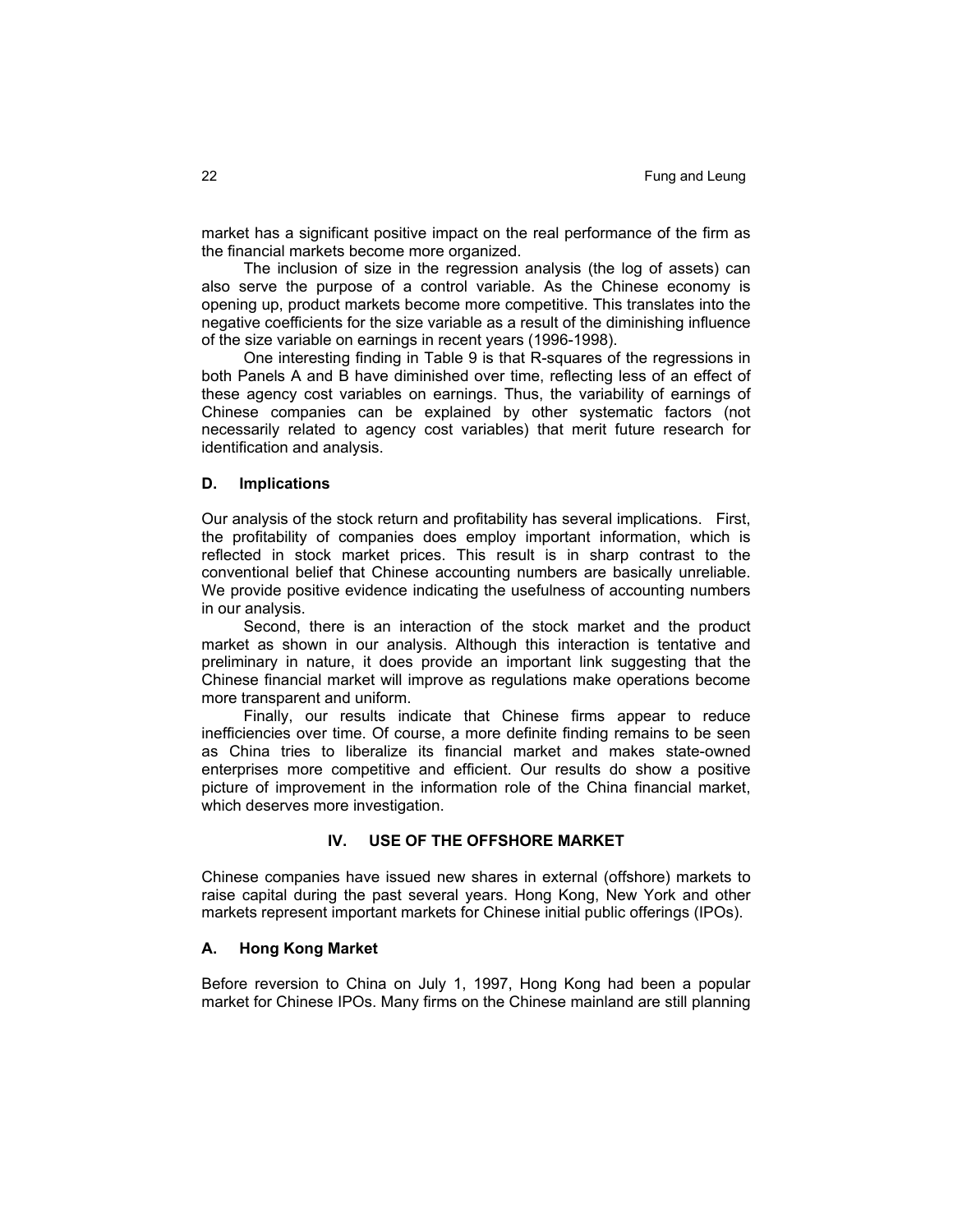to list their shares on the Stock Exchange of Hong Kong (the official exchange in Hong Kong for common shares).

Chinese companies started to issue shares in Hong Kong in 1993. Shares of the mainland Chinese firms issued in Hong Kong are called H shares. The shares of Chinese companies incorporated in Hong Kong and controlled by mainland government entities are listed on the Hong Kong Stock Exchange as "red-chips."

Table 10, Panel A, reports the number of IPO and listed H shares, and Panel B documents the amount of capital raised for the period 1993 to 1998. Penal B shows in the amount of money raised has increased substantially over time. The amount raised was HK\$ 31.369 billion for 41 companies in 1997.

| Table 10 |                                                          |
|----------|----------------------------------------------------------|
|          | Chinese companies listed on the Hong Kong Stock Exchange |

#### **Panel A: Number of Initial Public Offerings (IPO) and listed H shares**

| Year                | 1993 | 1994 | 1995 | 1996 | 1997 | 1998 |
|---------------------|------|------|------|------|------|------|
| Number of IPOs      |      |      |      |      |      |      |
| Number of Companies |      |      | 1 Q  |      | 41   | .4ಎ  |
|                     |      |      |      |      |      |      |

#### **Panel B: Total Funds Raised by H shares IPO in Hong Kong**

| Year                                                                         | 1993 | 1994 | 1995 | 1996 | 1997 | 1998 |  |
|------------------------------------------------------------------------------|------|------|------|------|------|------|--|
| Amount (million HK\$) 8.141.52 9.791.70 1.878.19 6.807.33 31.369.24 3.172.36 |      |      |      |      |      |      |  |
| Source: Stock Exchange of Hong Kong Ltd Eact Sheet 1003-1008                 |      |      |      |      |      |      |  |

irce: Stock Exchange of Hong Kong Ltd., Fact Sheet, 1993-1998.

The H-share and red-chip market has grown dramatically during the last few years. As more Chinese companies are planning to raise capital in Hong Kong, they will come to dominate the Hong Kong financial markets. Currently, Chinese investments in Hong Kong are now second to those of UK  $firms.<sup>11</sup>$  Poon and Fung (2000) examine information flows among the Chinese-backed securities (red chips, H shares and Shanghai and Shenzhen shares), and find that red-chip stock prices lead the information flows among these securities.

Given the importance of Hong Kong to China, it is vital for the Chinese government to maintain Hong Kong's status as an international financial center. One argument for the Chinese government not to devalue the RMB following the Asian currency crisis started in July 1997 has been to maintain stability of the Hong Kong dollar, which has been pegged to the U.S. dollar since 1983. Devaluation of the RMB would imply instability of the Hong Kong dollar. If the Hong Kong government cannot defend its currency, it would become difficult for Chinese firms raise new capital in Hong Kong in the future. A counter argument is that devaluation might enable firms in Hong Kong to obtain lower production costs, thus become more competitive, as many Hong Kong local firms have shifted their production to Mainland China.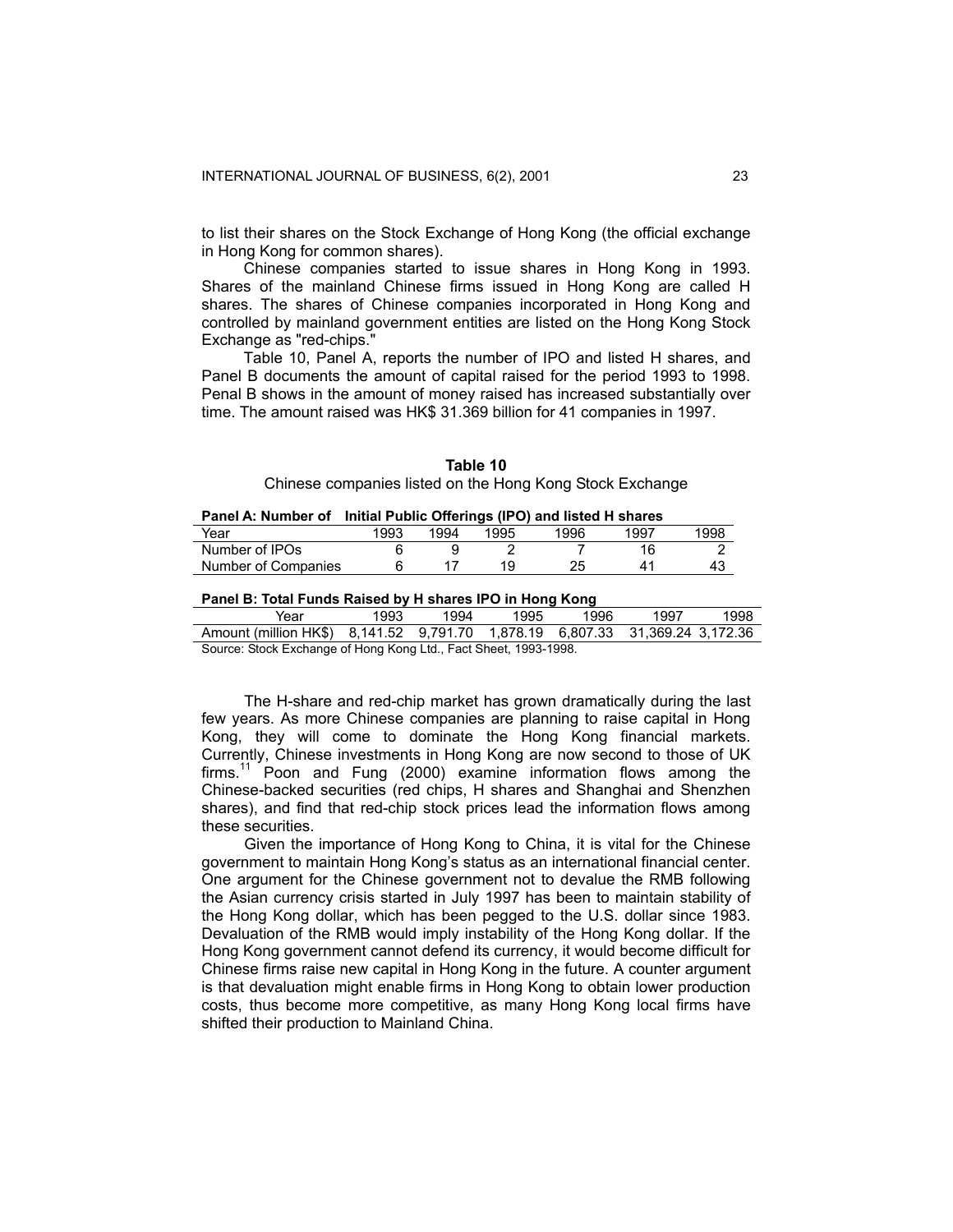## **B. U.S. and Other Markets**

Since 1973, Chinese companies have listed shares on the New York Stock Exchange (NYSE) to raise equity. These shares are in the form of American Depository Receipts (ADRs), also called N shares (for New York shares).

Table 11, Panel A, reports the number of companies undertaking IPOs on the NYSE, and Panel B shows the amount of U.S. dollars raised. In 1997, about US\$ 591.8 million was raised. This amount is relatively small compared to that raised in Hong Kong. The New York market does represent another viable market for the Chinese firms for raising money in the future.

There are also about 40-plus state-owned and non-state-owned Chinese companies that have raised capital in other U.S. markets such as Nasdaq for the past several years. For example, Asian Electronics Holding Co. Inc., a private Chinese company listed on Nasdaq, raised US\$ 36.8 million in an IPO on September 25, 1997.<sup>1</sup>

Chinese companies have also listed their shares on the Canadian and London exchanges. For example, Zhejiang Southeast Electric Power, based in the eastern coastal province of Shejiang, became the first Chinese company listed on the London market in September 1997. The IPO is in the form of Global Depository Receipts (GDRs).

In addition, the CSRC has recently signed an agreement with securities regulators in Australia, Singapore, and Tokyo to clear the way for securities offerings. These exchanges seem to have expressed enthusiasm for listing the stocks of Chinese companies.

## **V. DEVELOPMENT OF THE CORPORATE BOND MARKET**

Before 1986, all debt securities in China were Treasury bills, which are placed by state allocation to state enterprises. Voluntary subscription is a recent development.

In 1986, corporate bonds were issued for the first time when their amounts averaged about RMB 8 billion [Kumar et al. (1997, p. 5)]. The total issue of corporate bonds increased to about RMB 13 billion in 1995 [Holmes (1997)]. The Chinese corporate bond market is relatively underdeveloped as compared to its equity market, but a significant increase in corporate bond issues in the future is not expected for two reasons. Investors are not really excited about bonds because bond coupon rates are typically set at an increment below government obligations. If corporate bond yields are not allowed to be determined by market forces, growth in this market is unlikely. In addition, corporate bonds suffer from image problems because of historical defaults by many companies.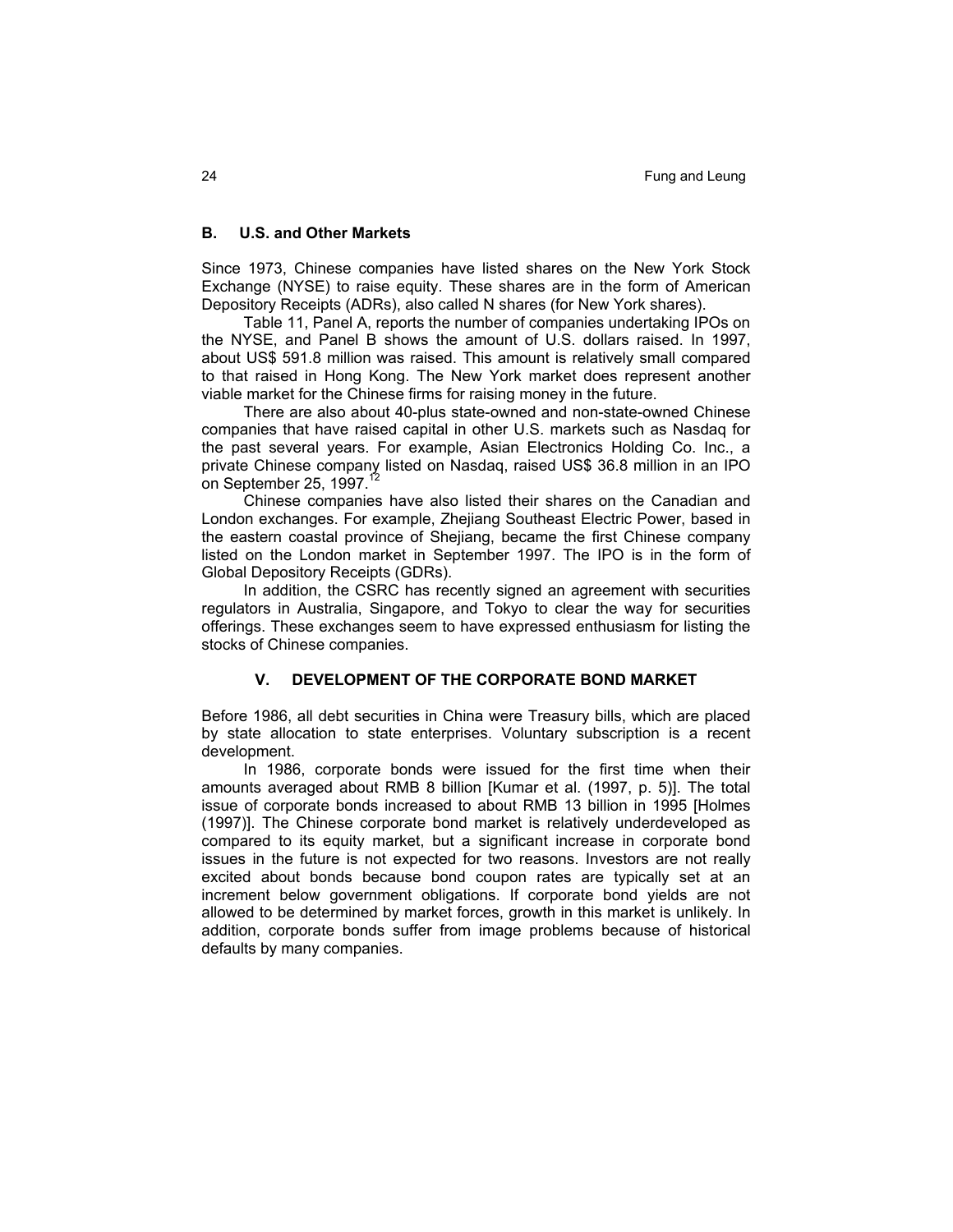| Table 11                                                                |
|-------------------------------------------------------------------------|
| Number of N shares listed and capital raised on New York Stock Exchange |

| Year                   | 1993 | 1994 | 1995 | 1996 | 1997 | 1998 | 1999 |
|------------------------|------|------|------|------|------|------|------|
| Number of IPO          |      |      |      |      |      |      |      |
| Number of Companies    |      |      |      |      |      |      |      |
| Source: NYSE homepage. |      |      |      |      |      |      |      |

All are year-end data, except 1999 from July 16, 1999.

#### **Panel B: Total Funds Raised by all IPO N shares**

| Year                  | 1993   | 1994   | 1995   | 1996   | 1997   | 1998   |
|-----------------------|--------|--------|--------|--------|--------|--------|
| Amount (million US\$) | 171.28 | 958.10 | 166.77 | 461.13 | 591.80 | 232.47 |
| Course: Wardly Card   |        |        |        |        |        |        |

Source: Wardly Card.

Loosely speaking, there are three types of corporate bonds: state investment company bonds, financial bonds, and enterprise bonds. State investment bonds are securities issued by six investment companies: the State Energy Resources Investment Company; the State Raw and Processed Materials Investment Company; the Industrial Investment Company of State Machinery and Electronics; Light Industry and Textile Industry; the State Communications Investment Company; and the State Forestry Investment Company. These bonds are issued to support major state investment projects.

Banks issued financial bonds first to individuals in 1985. The money raised is primarily in support of the bank's long-term loans. They are project-specific and usually mature in five years.

Enterprise bonds are debt securities issued by enterprises with longer than one-year maturities. These bonds were first issued in 1984, initially to employees and clients. More recently, they are issued to the public. Bonds are issued under a quota system administered by local authorities and are for investment purposes.

There are four major bond trading centers in China. They are Wuhan, Shanghai, STAQS, and Shenzhen. Other regional markets exist, but they are very small, and their importance is declining.

Table 12 reports amount and GDP percentages of the different types of corporate bonds issued in Shanghai. State investment bonds and financial bonds have not been popular in recent years, while enterprise bonds have become more important. The total bond issue size is relatively small, about 0.018 percent of GDP for the year 1997.

The underdevelopment of the Chinese corporate bond market is worth closer examination. Bond interest payments by an enterprise in China have not been tax-deductible, implying that there was no tax incentive to issue debt securities. The current law, however, allows bond interest payments to be tax-deductible. Thus, the 100 percent debt solution argument proposed by Modigliani and Miller (1963) should now apply, given a perfect financial market.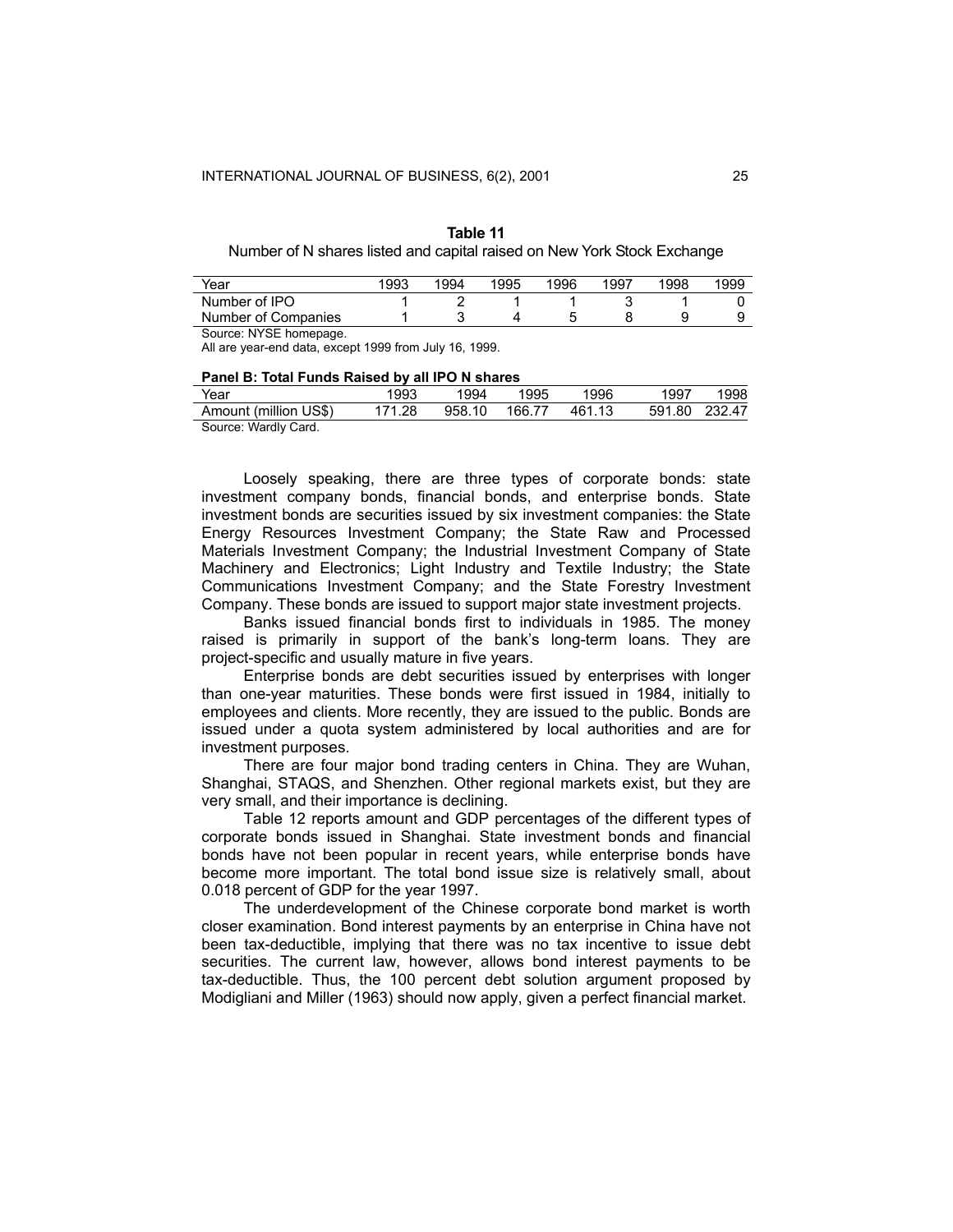| Year | GDP<br>(Current rice) | State Investment<br>Companies |         |            | <b>Financial Bonds</b> | Enterprises |          | Total      |            |
|------|-----------------------|-------------------------------|---------|------------|------------------------|-------------|----------|------------|------------|
|      | <b>Billion RMB</b>    | Amount                        | $%$ of  | Amount     | $%$ of                 | Amount      | % of GDP | Amount     | $%$ of     |
|      |                       | Million                       | GDP     | Million    | GDP                    | Million     |          | Million    | <b>GDP</b> |
|      |                       | <b>RMB</b>                    |         | <b>RMB</b> |                        | <b>RMB</b>  |          | <b>RMB</b> |            |
| 1987 | 1196.25               | --                            | --      | 31.30      | 0.00262                | 616.40      | 0.05153  | 647.70     | 0.05414    |
| 1988 | 1492.83               | 35.64                         | 0.00239 | 30.27      | 0.00203                | 181.38      | 0.01215  | 247.29     | 0.01657    |
| 1989 | 1690.92               | 68.21                         | 0.00403 | 478.63     | 0.02831                | 300.00      | 0.01774  | 846.84     | 0.05008    |
| 1990 | 1853.07               | 30.24                         | 0.00163 | 306.17     | 0.01652                | 491.25      | 0.02651  | 827.66     | 0.04466    |
| 1991 | 2161.78               |                               |         | 549.40     | 0.02541                | 707.35      | 0.03272  | 1.256.75   | 0.05813    |
| 1992 | 2663.81               |                               |         | 160.00     | 0.00601                | 1.557.80    | 0.05848  | 1.717.80   | 0.06449    |
| 1993 | 3463.44               |                               |         |            |                        | 760.00      | 0.02194  | 760.00     | 0.02194    |
| 1994 | 4675.94               |                               |         |            |                        | 859.6       | 0.01838  | 859.60     | 0.01838    |
| 1995 | 5847.81               |                               |         |            |                        | 500.00      | 0.00855  | 500.00     | 0.00855    |
| 1996 | 6859.38               |                               |         |            |                        | 1.040.00    | 0.01516  | 1.040.00   | 0.01516    |
| 1997 | 7345.30               |                               |         |            |                        | 1.350.00    | 0.01837  | 1.350.00   | 0.01837    |

**Table 12**  Bond issues in Shanghai

Source: *Taiwan Economic Journal* China Database (GDP).

*Shanghai Security Yearbook* 1998.

So far there has still not been an increase in corporate debt issues. The reason is likely the negative image of bonds, which may dominate the positive tax effect. This is an important issue to be examined for future research.

The incentive for the purchase of corporate debt is to hold a more senior claim over shareholders in the case of default. Chinese bankruptcy law does not enable debt-holders to take over companies in case of financial problems. Add this to the low-coupon rate argument above, and one can see why investors are not eager to invest their money in bond markets.

Chinese companies have issued debt securities in Hong Kong and the Euromarket in the past several years. These offshore debt markets are important places that generate funds for the Chinese companies; their development merits future closer examination.

China is planning reforms to its sluggish domestic bond market, including the creation of an over-the-counter market, the participation of foreign-invested institutions as underwriters and the unification of two existing bond markets, one run at the country's two stock exchanges and the other at the interbank market.<sup>13</sup> The planned OTC market will enable individuals to gain easier access to the bond market, after insurance companies, brokerages, investment funds and other non-bank financial institutions in 1999 were allowed to participate in the market.

#### **VI. PROJECT FINANCE**

In recent years, China has undertaken numerous infrastructure projects to enable its growth and expansion, and project finance has become critical to China economic development. Project finance enables Chinese companies and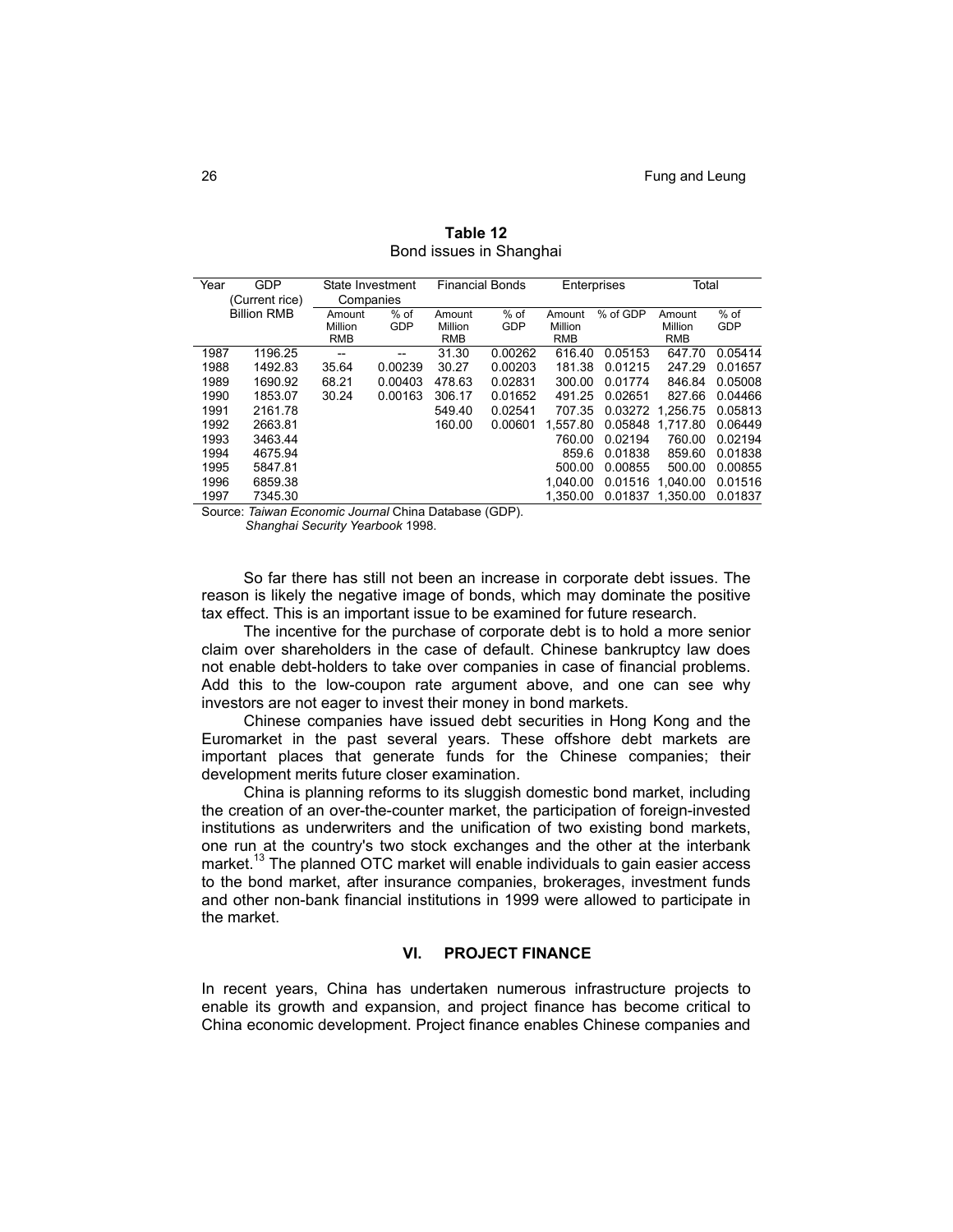the government in cooperation with foreign investors to undertake large, complex projects that are difficult to manage and to obtain financing while maintaining ultimate control of these projects.

Project finance in China has two important characteristics. First, the finance and the management of the projects are private. Thus, we can regard project finance as an alternative method for a country to privatize its state-owned entities. Second, project finance in China represents a significant step toward financial liberalization

#### **A. Legal Framework**

According to Chinese regulations, domestic entities are required to obtain approval from The People's Bank of China for obtaining external commercial loans, while the State Administration of Foreign Exchange (SAFE) will monitor the day-to-day operation of the foreign financing.

Foreign project sponsors and lenders once relied heavily on Chinese government debt guarantees to minimize project risks. With the elimination of government debt guarantees, new Chinese laws make it illegal for government entities such as local governments and their finance bureaus to issue security to any oversea entities without the prior approval of the State Council.

Because the Chinese currency is not fully convertible, only the trade account is convertible into foreign currency. Foreign investors face foreign exchange rate risk when they invest in China. The build-own-operate Circular guarantees the availability of foreign currency in terms of current account transactions such as loan payments, interest, and dividends. Capital account conversion requires prior approval of the SAFE.

## **B. Forms of Project Finance**

Project finance in China is generally of three types-- joint venture, build-operate-transfer (BOT), or the structured finance.

#### **1. Joint Venture**

Joint venture is a common legal form for an infrastructure project investment in China. A foreign partner enlists a local Chinese partner for such a project. Two types of joint ventures for infrastructure projects are equity joint ventures and cooperative joint ventures. An equity joint venture involves profit sharing, and claims to assets are proportional to ownership of the legal entity. Equity contributions have to be more than 25 percent of the total capital requirements. In a cooperative joint venture, negotiation dictates the ownership claims.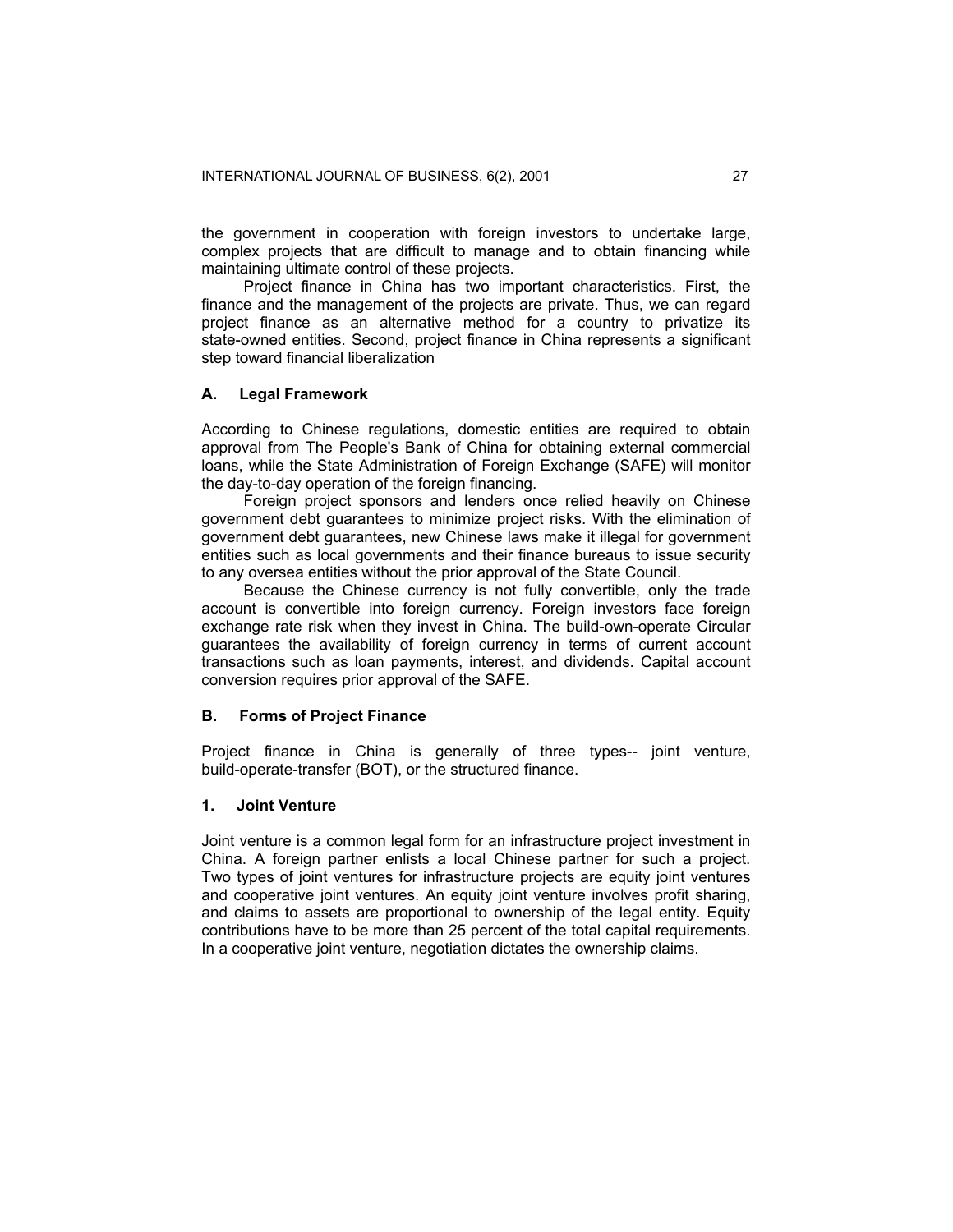## **2. Build-Operate-Transfer (BOT) Project**

A BOT project in China involves a project company incorporated in China and owned by a foreign sponsor that is responsible for building and operating the infrastructure project. New BOT structures differ from past joint venture power projects in the several ways. First, local governments can invite international developers to bid. Second, a special purpose project company can be a wholly owned enterprise as well as an equity joint venture or cooperative venture. Third, the state guarantees the conversion of foreign exchange required for the project company in terms of principal, interest, and dividends. Finally, there are no government debt guarantees in this type of project finance.

## **3. Structured Finance**

The structure of the debt is the key element in a structured financing process; the exact financing mode will depend on negotiations between issuers and creditors. Thus, there is no pre-designed format for this type of financing method.

One common method to raise capital is to borrow money from commercial banks. Another is to raise capital through the international bond market. In this way, the payment of the bonds will be contingent on the performance of the projects. An offshore company will be formed as a project company that issues bonds for debt financing, with the proceeds to be invested in China.

To illustrate, in August 1996, the Zhuhai Highway Company, a Cayman registered subsidiary of Zhuhai municipal government, successfully launched a two-tranche US\$ 200 million revenue bonds. The first tranche was US\$ 85 million, 10-year senior bonds at 9.124 percent interest while the second was US\$115 million, 12-year subordinated bonds at 11.5 percent interest. The bond issue represents the first revenue bond launched in Asia and also the first high-yield bond issued by a Chinese entity. The proceeds were used to finance highway infrastructure projects.

Since 1996, several infrastructure investment Chinese companies have listed their shares on the Hong Kong Stock Exchange. They include Jiangsu Expressway, Shenzhen Expressway, and Zhejiang Expressway. The \$24.5 billion Three Gorges Dam Project spanning the Yangtze River, is in the second phase of construction. The financial package will include state and domestic funds (80 percent) and foreign funds (20 percent). The China Three Gorges Project Corporation is considering an international bond issue and floating an IPO on the Hong Kong Stock Exchange and the NYSE Stock Exchange to raise capital. Financing of the Three Gorges Dam project will involve a combination of bank loans, bond issuance, and equity capital.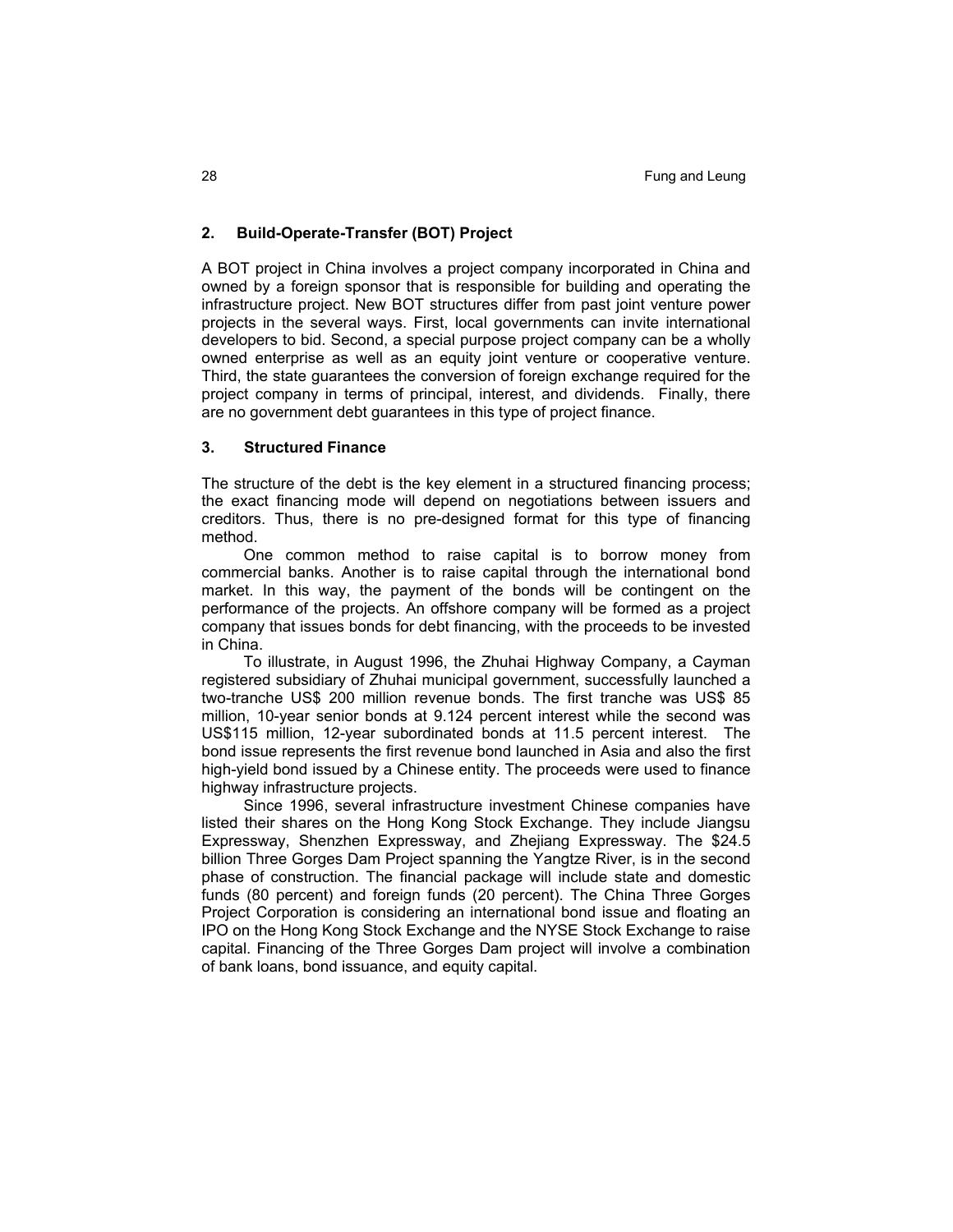## **VII. CONCLUDING REMARKS**

In our examination of the development of the financial market from the perspective of corporatization, we have documented the evolution of the Chinese stock and the bond markets over the past decade.

The stock market has grown substantially in the past several years. Its size cannot be ignored easily by foreign countries. The recent development that allows the setting up of mutual fund companies with foreign investors represents another important step furthering the growth of the domestic financial market. We expect to see more and more Chinese companies expand to overseas markets such as Hong Kong, the U.S. and Europe in the near future and to list their shares on the exchanges of these countries. Thus, it is clear that the Chinese stock market will become more important in global finance in the future.

The corporate debt market in China is small as compared to the equity market. Growth in corporate bond issue is badly needed, as firms require more and more funds for investment. Policymakers need to consider incentives in terms of tax structure, bankruptcy laws, and trading practices to promote growth in this market.

Project financing in China is growing in importance. The need to fund various infrastructure investments is immediate, as China is trying to preserve economy in the wake of the Asian currency crisis. Project financing can be viewed as a form of privatization because the project management (usually foreign investors) and project financing (in the form of syndicated loans and bond issues) are *private* in nature. These developments would further help the growth of the Chinese financial markets in the near future.

China's membership in the World Trade Organization (WTO) will be an important step toward liberalization of its financial market. Liberalization under the WTO agreement would include (1) opening up the banking industry to foreign investors to conduct business in Chinese currency in different cities in China, and (2) access to the insurance and securities industries for foreigners. The financial landscape in China will change substantially with China's entry into the WTO.

The rapid growth of venture capital funds in China from domestic and foreign investors is also an encouraging sign for the future development of the Chinese financial market. High-tech firms sponsored by venture capital funds are expected to list their shares on exchanges for additional equity capital in the near future. These developments along with the improved conditions with regard to regulations and business environments will enable China to develop a vibrant financial market and ultimately play an important role in global financial markets.

## **ACKNOWLEDGMENTS**

We thank participants of the research seminar at the University of Missouri-St.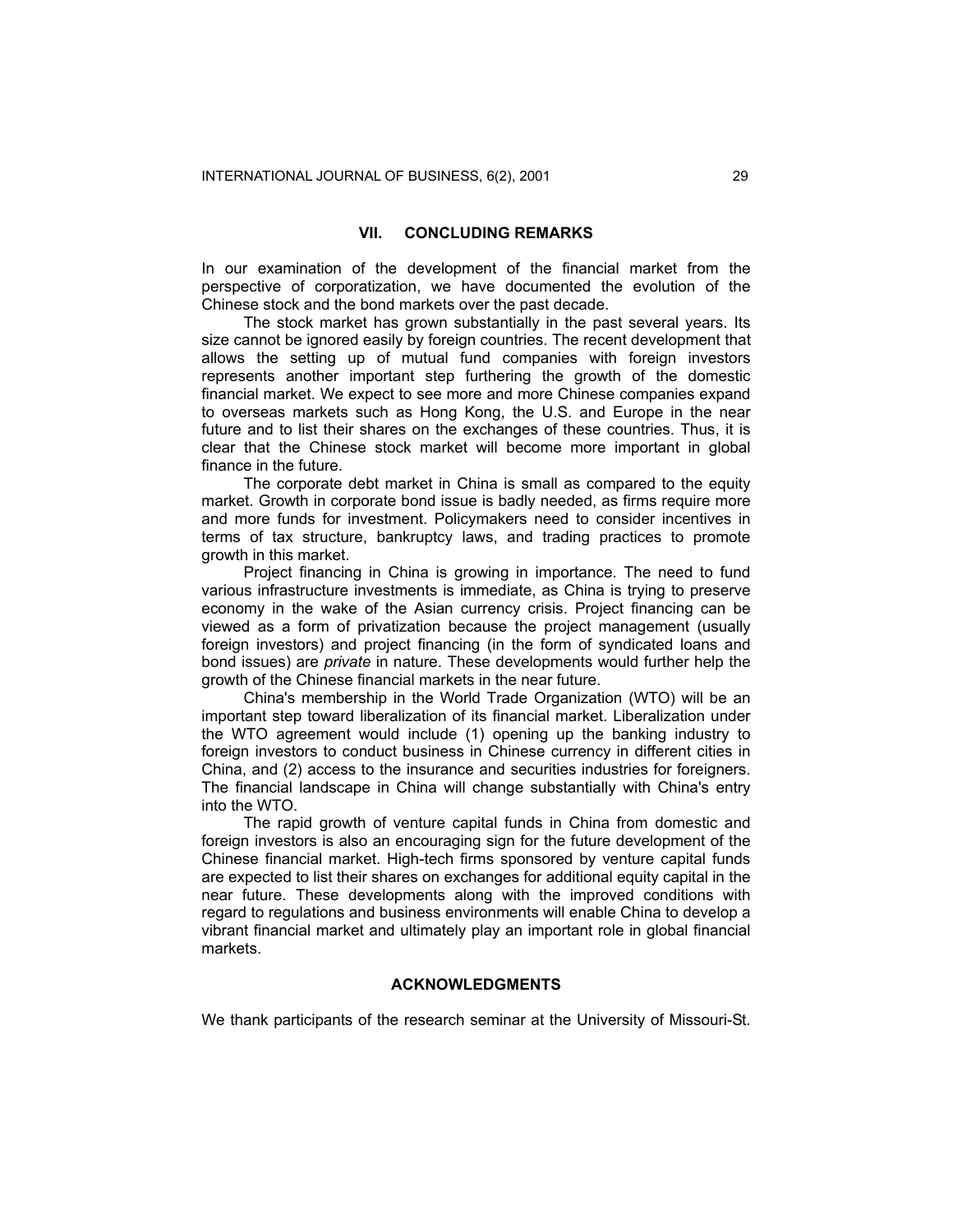Louis, the China Business Conference in the 21st Century in St. Louis, March 2000 for helpful comments and Patricia Peat for editorial help.

#### **NOTES**

- 1. SOEs are allowed to form stock companies; bankrupt firms have been allowed to be sold off to the public including foreigners since 1997.
- 2 See *Business Week*, March 16, 1998, p.46.
- 3. Four asset management companies, Great Wall, Dongfang, Cinda, and Huarong, have been set up by the Agricultural Bank of China, the Bank of China, the China Construction Bank with five other companies, and the Commercial Bank of China (*Wall Street Journal*, November 8, 1999).
- 4. On December 28, 1999, China opened the *Shanghai Technology Stock Exchange*, run by agencies under the Shanghai city government, which allows high technology start-up companies to raise equity capital. The exchange has 30 members, mainly brokerage houses and investment firms. The first deal was an underwriting agreement authorizing Shandong Securities, an exchange member, to raise US\$ 24 million for Zhixing Electric, a company that produces electrical converters.
- 5. Because of the fixed amount of money allowed to be raised on the exchange, local authorities tried to list as many small companies as possible. The quality of these smaller companies was subject to question.
- 6. The segmentation of the A- and B-share market may be a temporary situation as China has planned to allow foreign funds to invest in the A-share market before the China officially would open its capital account. The most likely model to be used is the so-called Qualified Foreign Institutional Investors (QFII) system, which is used in Taiwan (*Financial Tmes*, May 24, 2000). The QFII system keeps the inflow and outflow of funds under strict ceilings.
- 7. *Financial Times*, October 10, 1997.
- 8. See *Wall Street Journal*, January 26, 1998.
- 9. *Wall Street Journal*, September 16, 1997.
- 10. ROA, ROE, and profit margin are measures of profitability ratios with net income as the numerator. It is puzzling that why ROA and ROE give more consistent results than profit margin.
- 11. *World Daily News*, July 20, 1997.
- 12. *World Daily News*, September 26, 1997.
- 13. *Financial Times*, May 19, 2000, p1.

#### **REFERENCES**

Allen, F., and D. Gale, "A Welfare Comparison of Intermediaries and Financial Markets in Germany and the US," *European Economic Review*, 39, 1995, 179-209.

Bailey, W., " Risk and Return in China's New Stock Markets: Some Preliminary